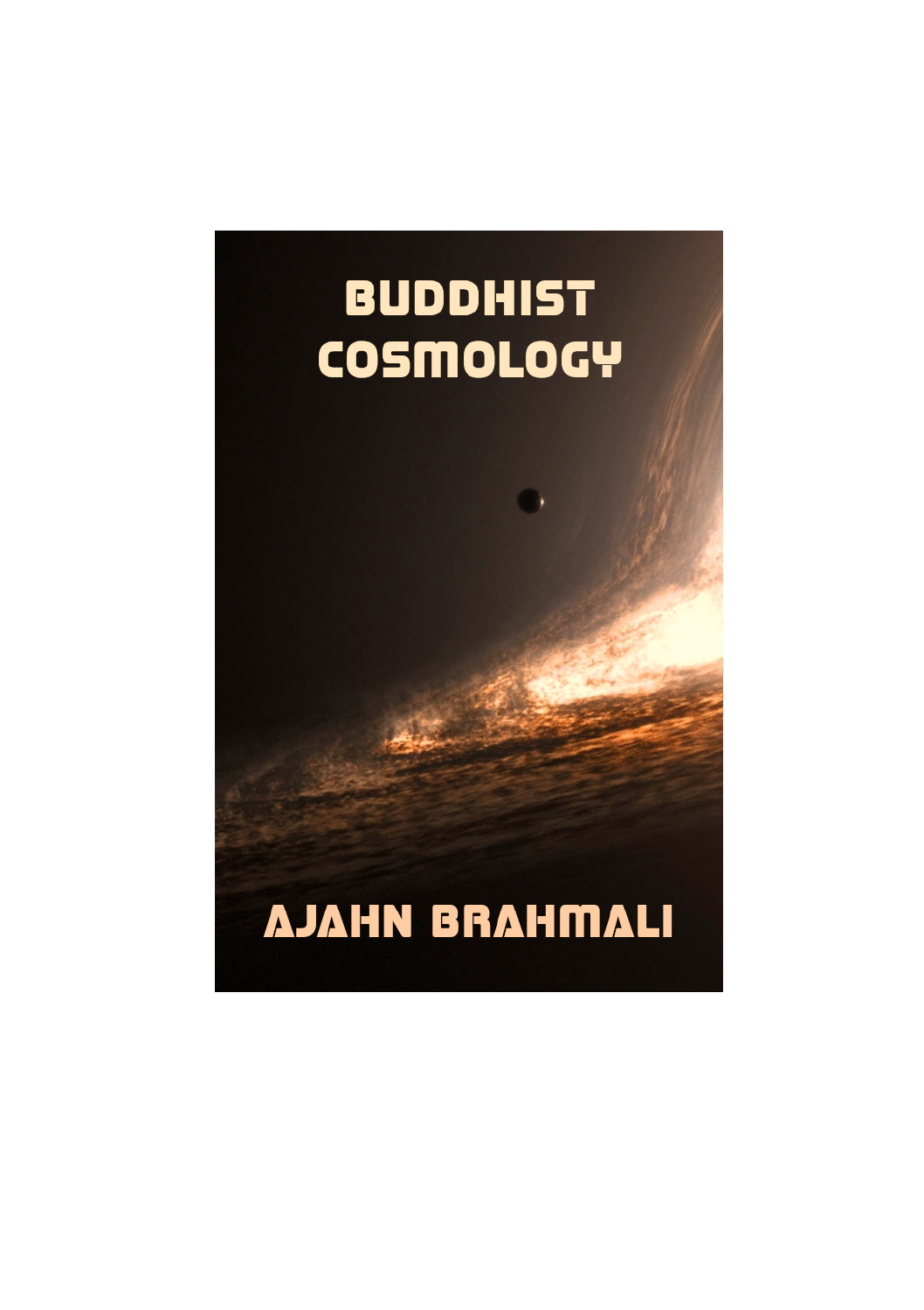### BUDDHIST COSMOLOGY

AJAHN BRAHMALI



WISDOM & WONDERS BOOKS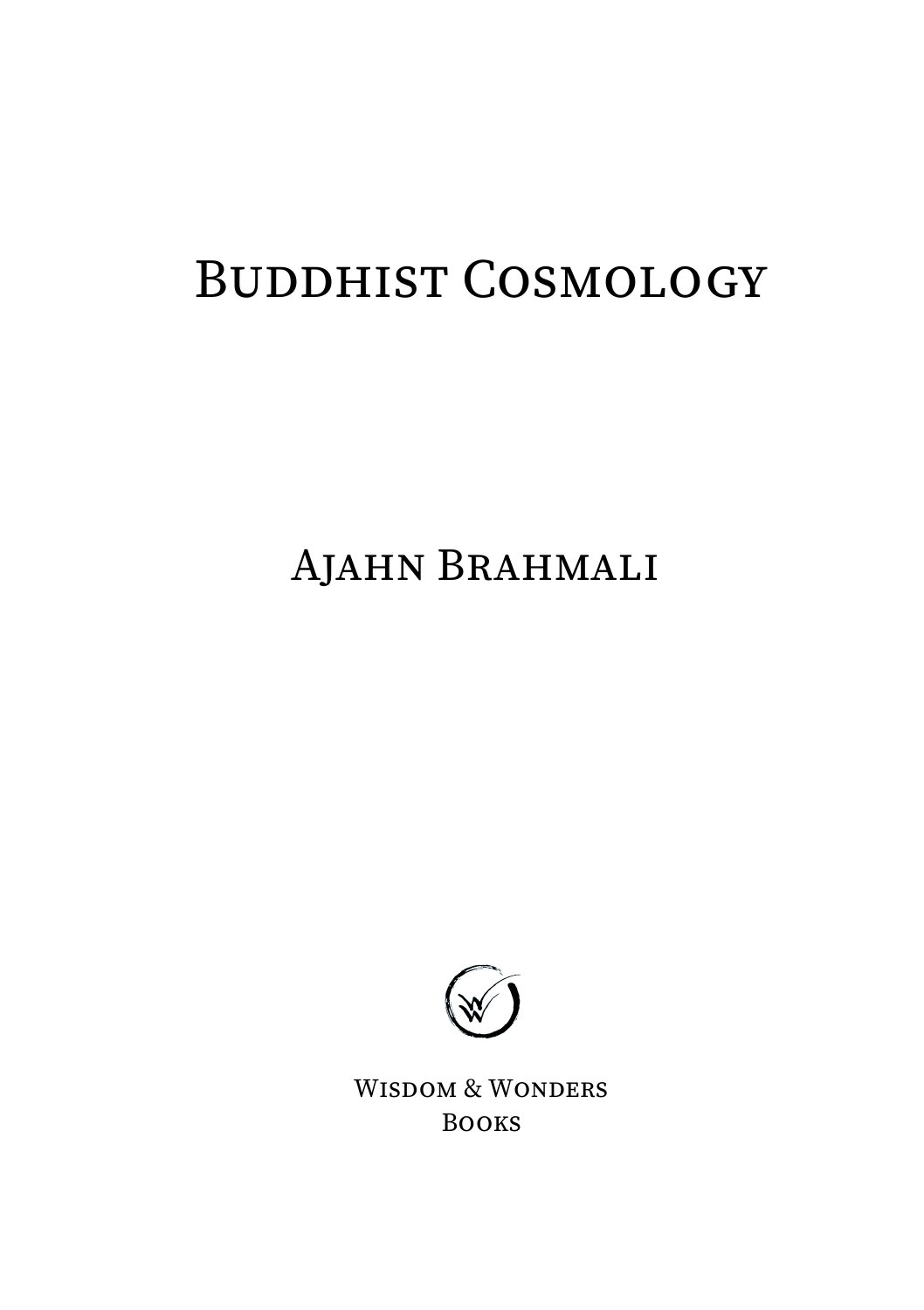Copyright © Ajahn Brahmali 2015, 2021

Originally published in 2015

This edition published in 2021 by Wisdom & Wonders is based on the 2015 edition with an Addendum of Suttas that are referenced in the main text

Creative Commons Attribution-NonCommercial-ShareAlike 4.0 International (CC BY-NC-SA 4.0)

You are free to:

**Share** — copy and redistribute the material in any medium or format **Adapt** — remix, transform, and build upon the material

#### Under the following terms:

**Attribution** — You must give appropriate credit, provide a link to the license, and indicate if changes were made. You may do so in any reasonable manner, but not in any way that suggests the licensor endorses you or your use. **Non-Commercial** — You may not use the material for commercial purposes. **ShareAlike** — If you remix, transform, or build upon the material, you must distribute your contributions under the same license as the original. **No additional restrictions** — You may not apply legal terms or technological measures that legally restrict others from doing anything the license permits.

For enquiries regarding Ajahn Brahmali, please contact [bswa.org](https://bswa.org/) To download or read this book online, please visit [wiswo.org/books](https://wiswo.org/books/)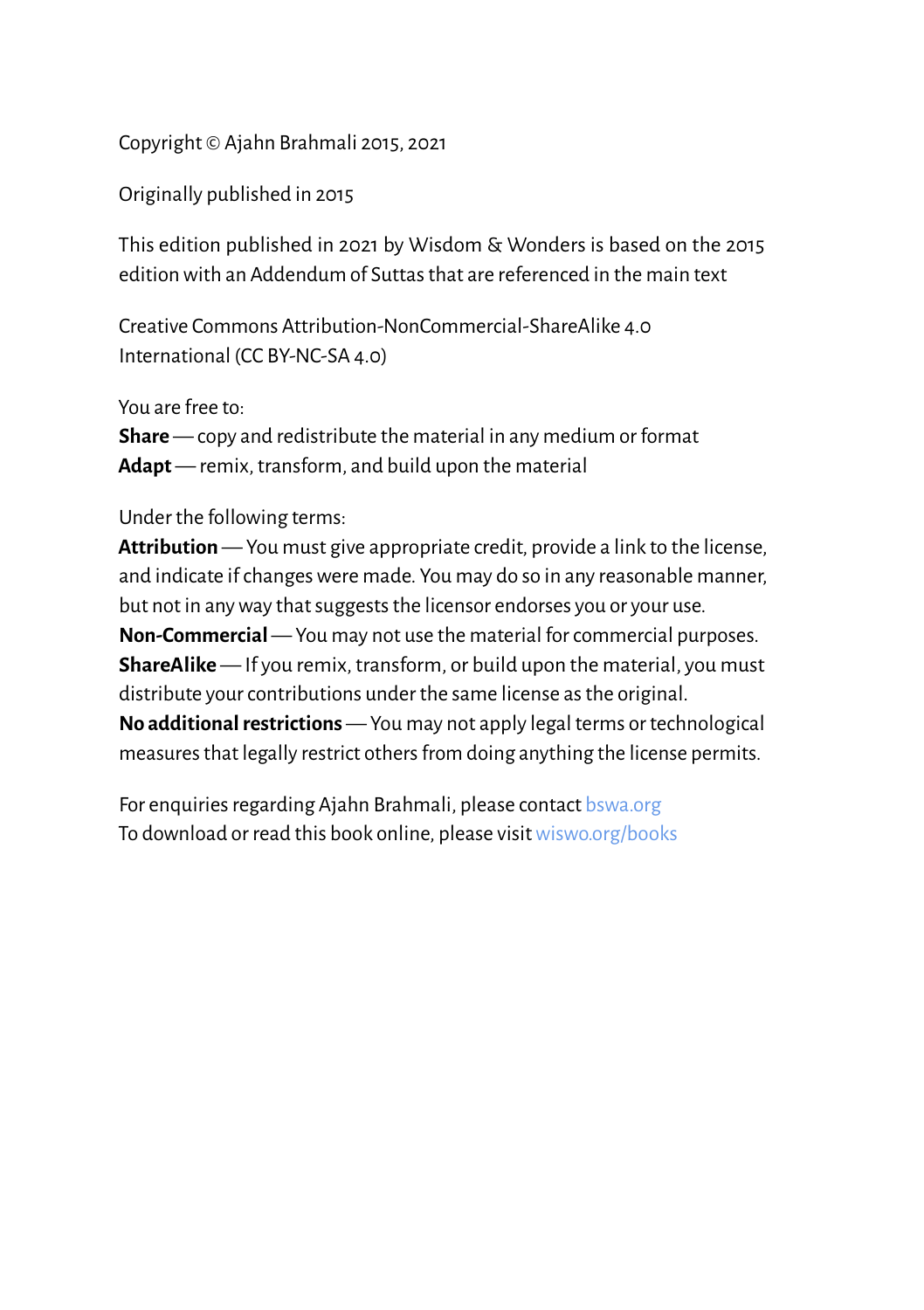### **Contents**

| <b>Introduction</b>                                            | $\mathbf{1}$   |
|----------------------------------------------------------------|----------------|
| <b>Cosmic Cycles</b>                                           | 3              |
|                                                                | $\overline{4}$ |
| <b>The Buddha on Solar Systems</b>                             | 5              |
|                                                                | 9              |
| The Fate of the Earth                                          | 10             |
| <b>Possible Explanations</b>                                   | 13             |
| Pre-existing Ideas $\dots \dots \dots \dots \dots \dots \dots$ | 13             |
|                                                                | 14             |
|                                                                | 15             |
|                                                                | 16             |
| How the Buddha Acquired His Knowledge of the Cosmos 18         |                |
| Why Does the Buddha Speak about the Cosmos?                    | 20             |
| <b>Impermanence</b>                                            | 24             |
| <b>Appendix: A Word of Caution</b>                             | 27             |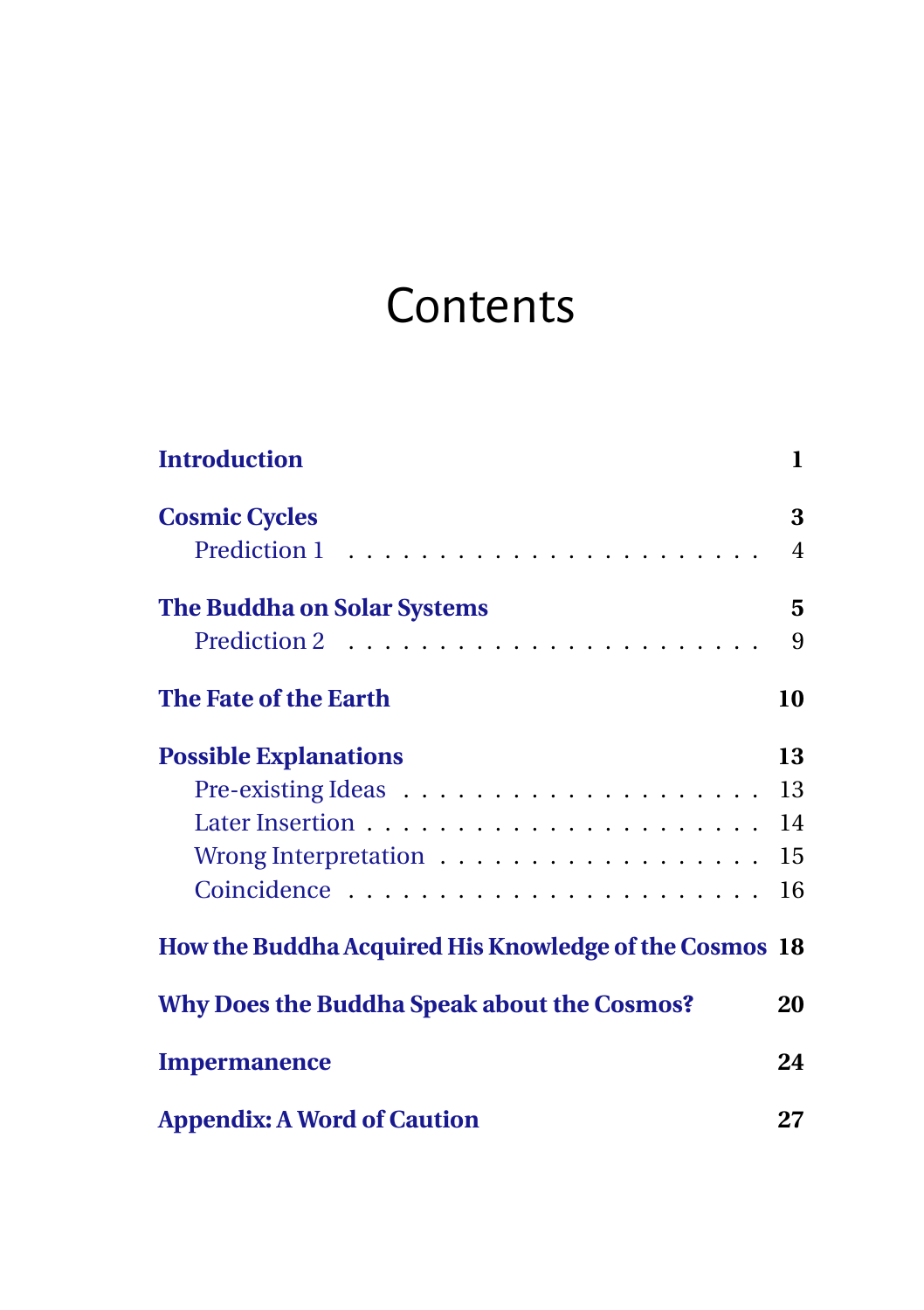### <span id="page-4-0"></span>Introduction

One of the rarely discussed yet astonishing facts about the *suttas* is that they contain very modern ideas of cosmology. These are not vague teachings that might be interpreted in a number of different ways, but specific and direct descriptions of the universe. Much of what the Buddha has to say about this has been borne out by modern research. This is rather incredible and really demands an explanation, something I will attempt in the course of this essay. Some of the things mentioned by the Buddha go beyond even our current cosmological models, such as whether the universe started with a Big Bang and how it is going to end. Considering what the Buddha had to say about cosmology, I believe it is justified to conclude that the Buddha had a direct understanding of the evolution of the universe.

Before I go any further, I wish to put in place a couple of caveats. The purpose of this essay is not to "prove" that early Buddhism is true because some of its claims happen to overlap with those of modern science. Even if all the cosmological details in the *suttas* can be explained in purely conventional terms, this does not affect the Buddha's message on suffering and its ending. The latter is the essence of the Buddha's message, whereas the former is entirely incidental. My pur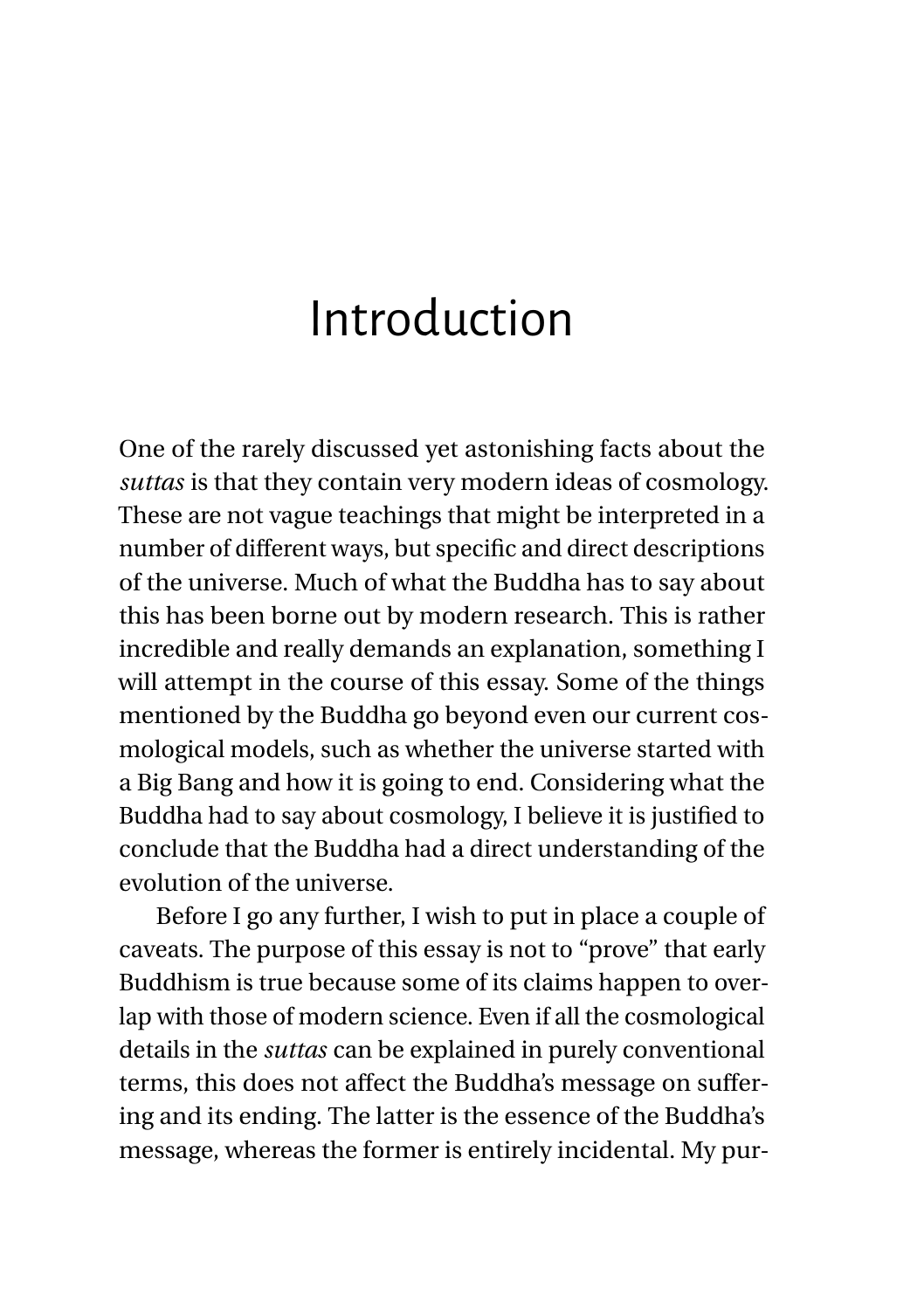pose, rather, is only to investigate certain aspects of the *suttas* that appear extraordinary, and to discuss how they may have originated. I believe this is valuable in its own right.

In what follows I have simplified what is really quite a complex subject. I have done this to avoid burdening the text with too many details that distract from the flow of the main topic. For more details on some of the complexities involved, please see the appendix at the end.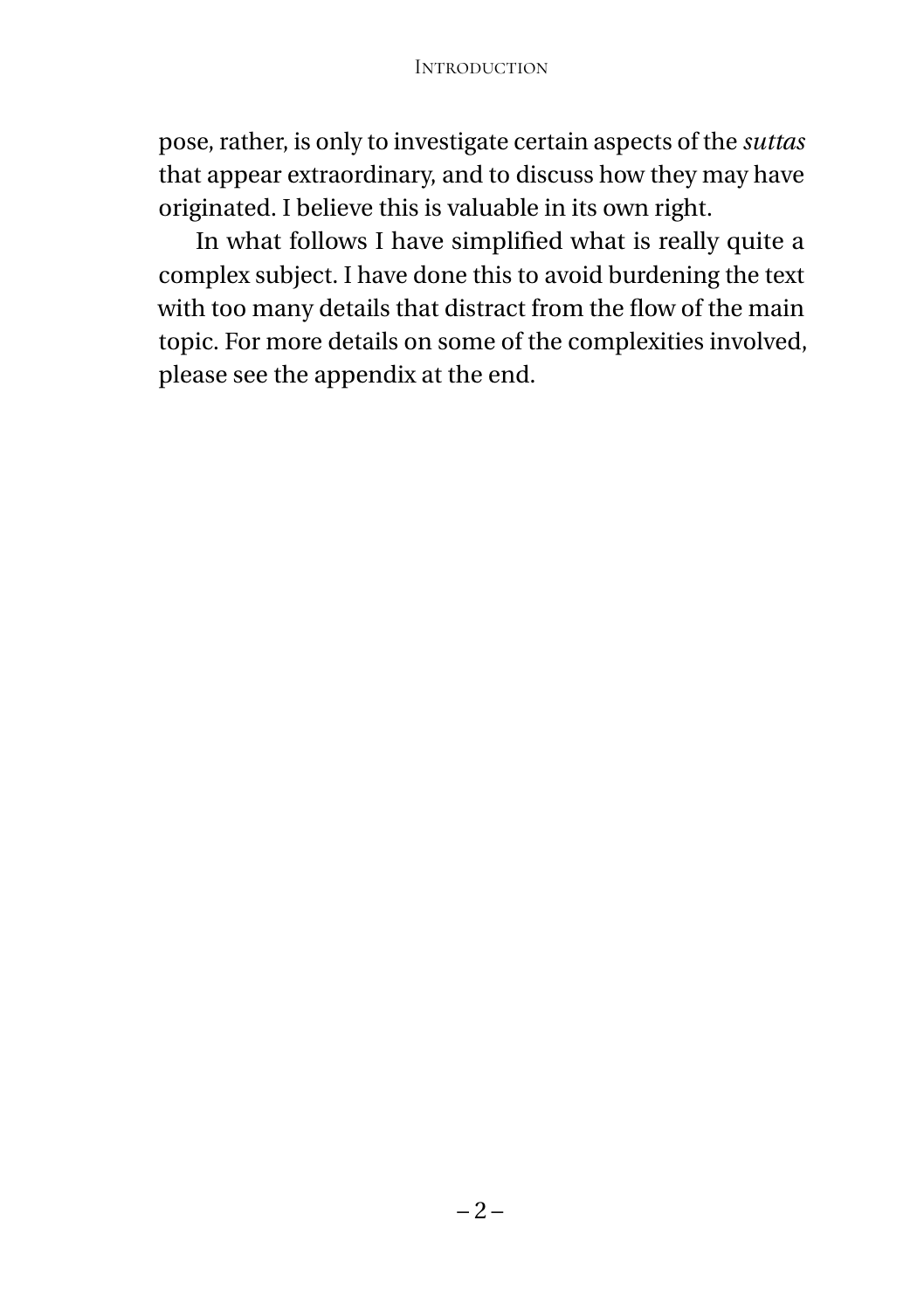## <span id="page-6-0"></span>Cosmic Cycles

Early Buddhist ideas about the universe are encapsulated in the core *sutta* passage on the recollection of past lives. Here is an extract from that passage:

I recollected my manifold past lives, that is, one birth, two births … a thousand births, a hundred thousand births, many aeons of world-contraction, many aeons of world-expansion, many aeons of world-contraction and expansion. [\(MN4\)](https://suttacentral.net/mn4)

The idea of a cycling cosmos is part of the fundamental Buddhist outlook that things don't have absolute beginnings. Here is another passage that describes this typically Buddhist view of the world:

Monks, this *saṁsāra* is without discoverable beginning. A first point is not discerned of beings roaming and wandering on hindered by ignorance and fettered by craving. [\(SN15.1\)](https://suttacentral.net/sn15.1)

According to Buddhism, nothing arises without causes and conditions. There is no such thing as a first cause. Given this outlook, a cyclic model of the universe makes sense.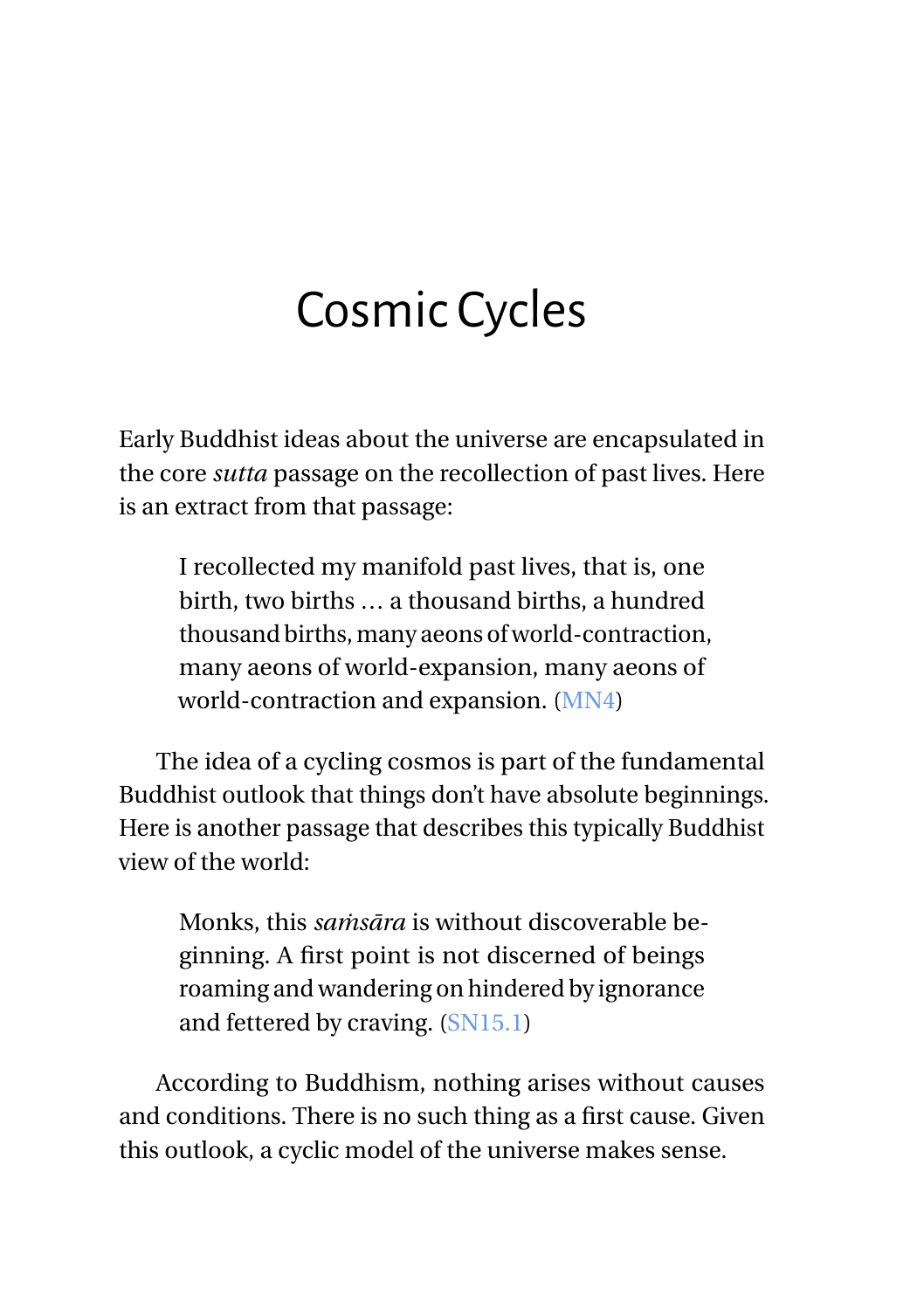Yet is it really reasonable to think that the Buddha had a conception of the cosmos as something vast, in the way we do now? It does seem that the Buddha saw the cosmos as something far more than what can be observed from Earth. In the following passage he speaks of an "impenetrable darkness" beyond the reach of the light of the sun:

Monks, there are world intervals, vacant and boundless, regions of gloom and impenetrable darkness where the light of the sun and moon, so powerful and mighty, does not reach. [\(SN56.46\)](https://suttacentral.net/sn56.46)

#### PREDICTION 1

<span id="page-7-0"></span>Basing myself on the early Buddhist texts, I am going to be bold and make two specific predictions about the future development of cosmology. My first prediction, which draws on the *sutta* passages quoted above, is that modern cosmology eventually will settle on a model of the universe where Big Bangs are followed by Big Crunches, a universe that alternates between expansion and contraction.

At present most scientists do not subscribe to such a model of the universe; they believe it all just started with the Big Bang. If the Buddhist model holds up, it will be contrary to the expectation of the vast majority of scientists. This in itself would be rather remarkable.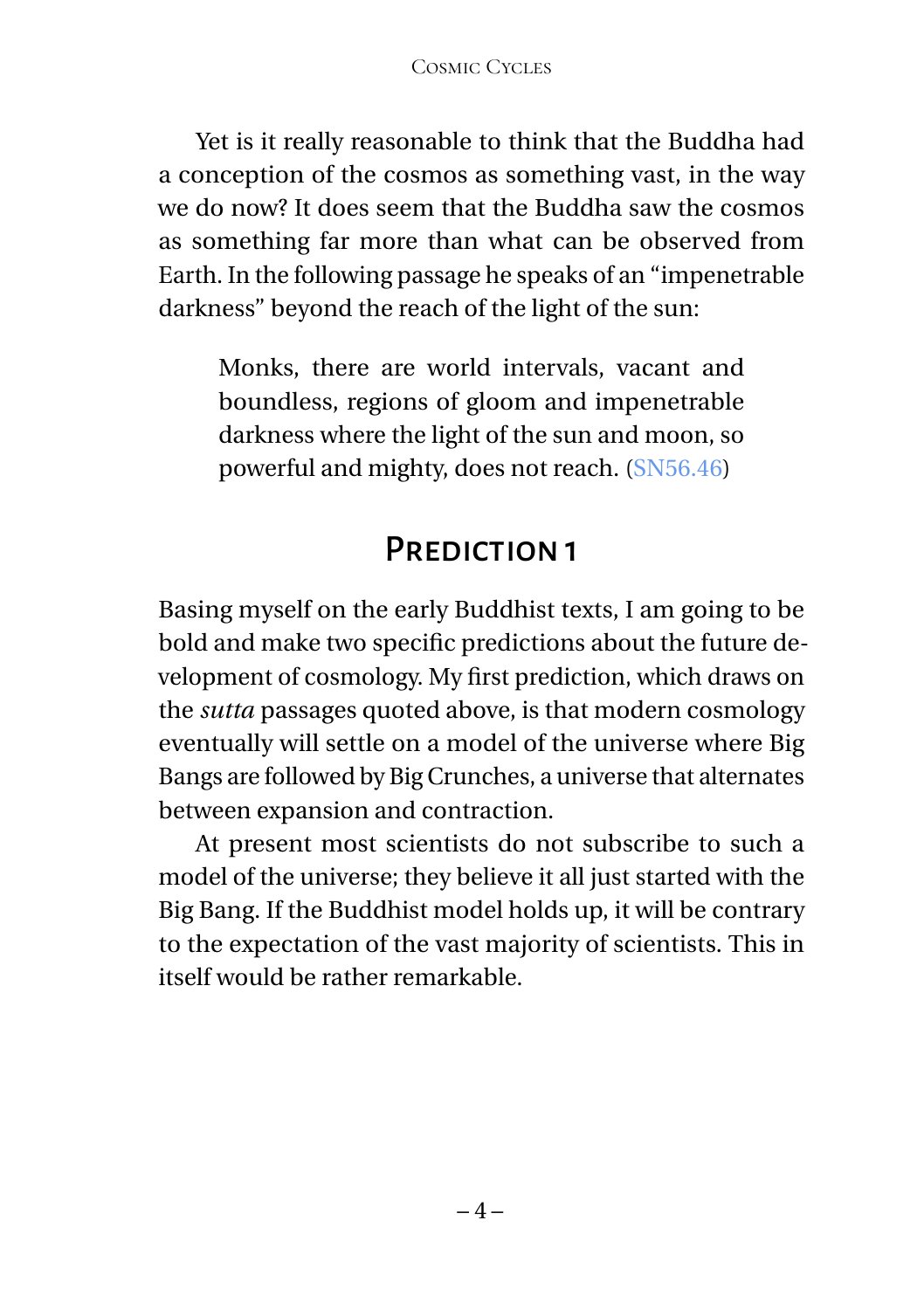# <span id="page-8-0"></span>The Buddha on Solar Systems

A second aspect of cosmology mentioned by the Buddha is the "world system", the *loka-dhātu*. A world system, according to the *suttas*, consists of the planet Earth, the moon, the sun, and all the beings that exist in dependence on it:

A thousand times the world in which the sun and moon revolve and light up the quarters with their brightness is called a thousandfold minor world system. In that thousandfold world system there are a thousand moons, a thousand suns, a thousand Sinerus king of mountains, a thousand Jambudīpas, a thousand Aparagoyānas, a thousand Uttarakurus, a thousand Pubbavidehas, and a thousand four great oceans; a thousand four great kings, a thousand heavens of devas ruled by the four great kings … [\(AN10.29](https://suttacentral.net/an10.29)[/AN3.80\)](https://suttacentral.net/an3.80)

The Earth is here represented by Jambudīpa, Aparagoyāna, Uttarakuru, Pubbavideha, and the four great oceans. The ancient Indian ideas of the Earth were quite limited. They did speak of those parts of the planet that were known to them, including Jambudīpa, their own country, as well as four great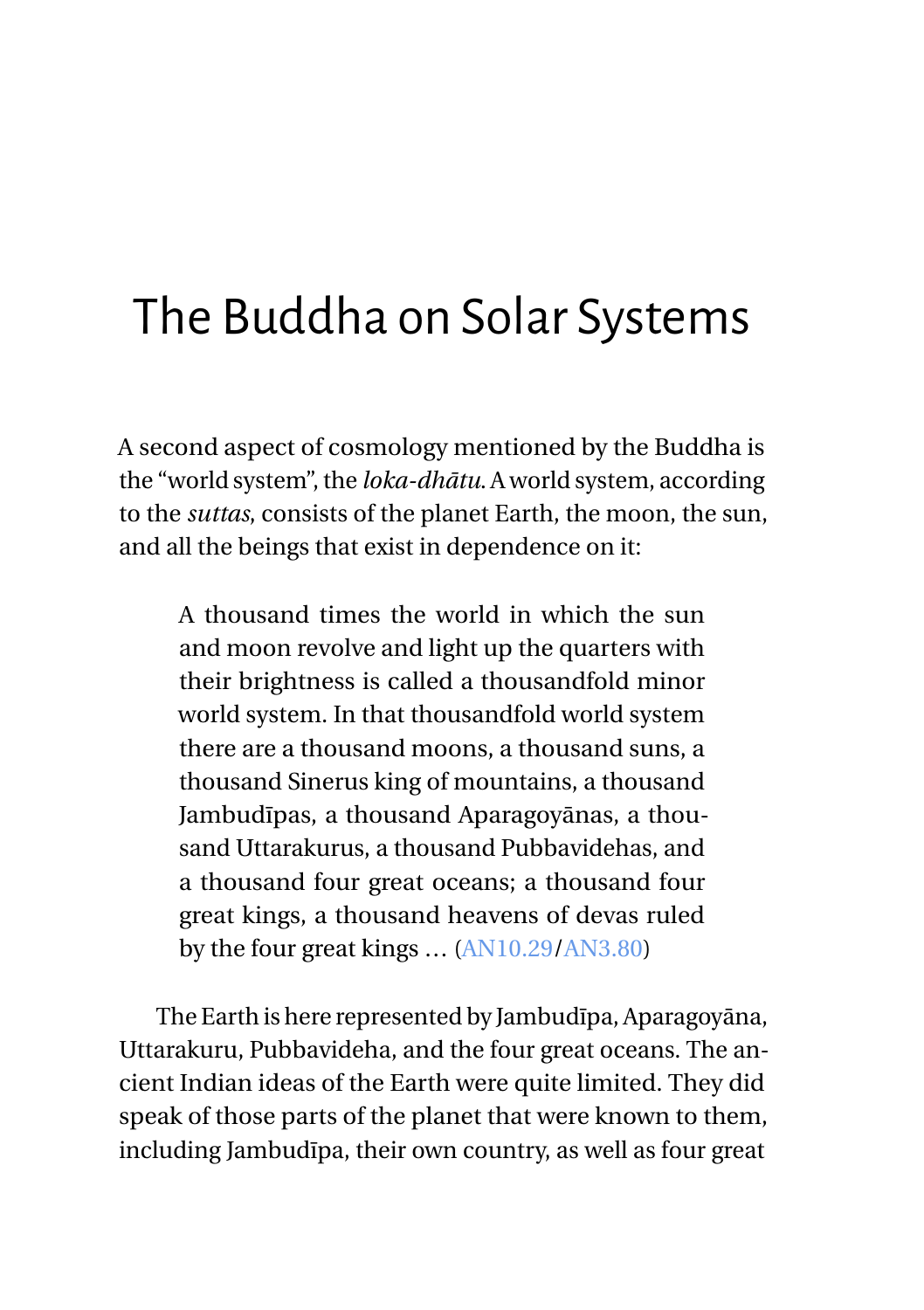oceans, presumably the oceans surrounding the Indian subcontinent. They had some knowledge of the Greeks [\(MN93\)](https://suttacentral.net/mn93) and presumably the Persians, but most of their knowledge of the lands outside of India was semi-mythical, as can be seen from the names Aparagoyāna ("the western Goyāna"), Uttarakuru ("the northern Kuru"), and Pubbavideha ("the eastern Videha"). These names are clearly not names of actual countries, but rather designations of recognized geographical areas about which very little was known. Although their conception of the Earth does not fully overlap with our modern ideas, it is nevertheless clear that they had an idea of the Earth as a separate entity in a larger universe.

So the Earth, the moon, and the sun, with all the beings that exist in connection with them, form a unit known as a "world system". Since the *suttas* do not seem to have any conception of planets, a world system is essentially what we would now call a solar system. But here is the truly interesting point: the *suttas*, as we have seen above, do not say there is just one such solar system, but vast numbers of them. The Buddha speaks of a thousand-fold world system, a thousandfold to the second power world system, and a thousand-fold to the third power world system:

A world that is a thousand times a thousandfold minor world system is called a thousandto-the-second-power middling world system. A world that is a thousand times a thousand-to-thesecond-power middling world system is called a thousand-to-the-third-power great world system. [\(AN3.80\)](https://suttacentral.net/an3.80)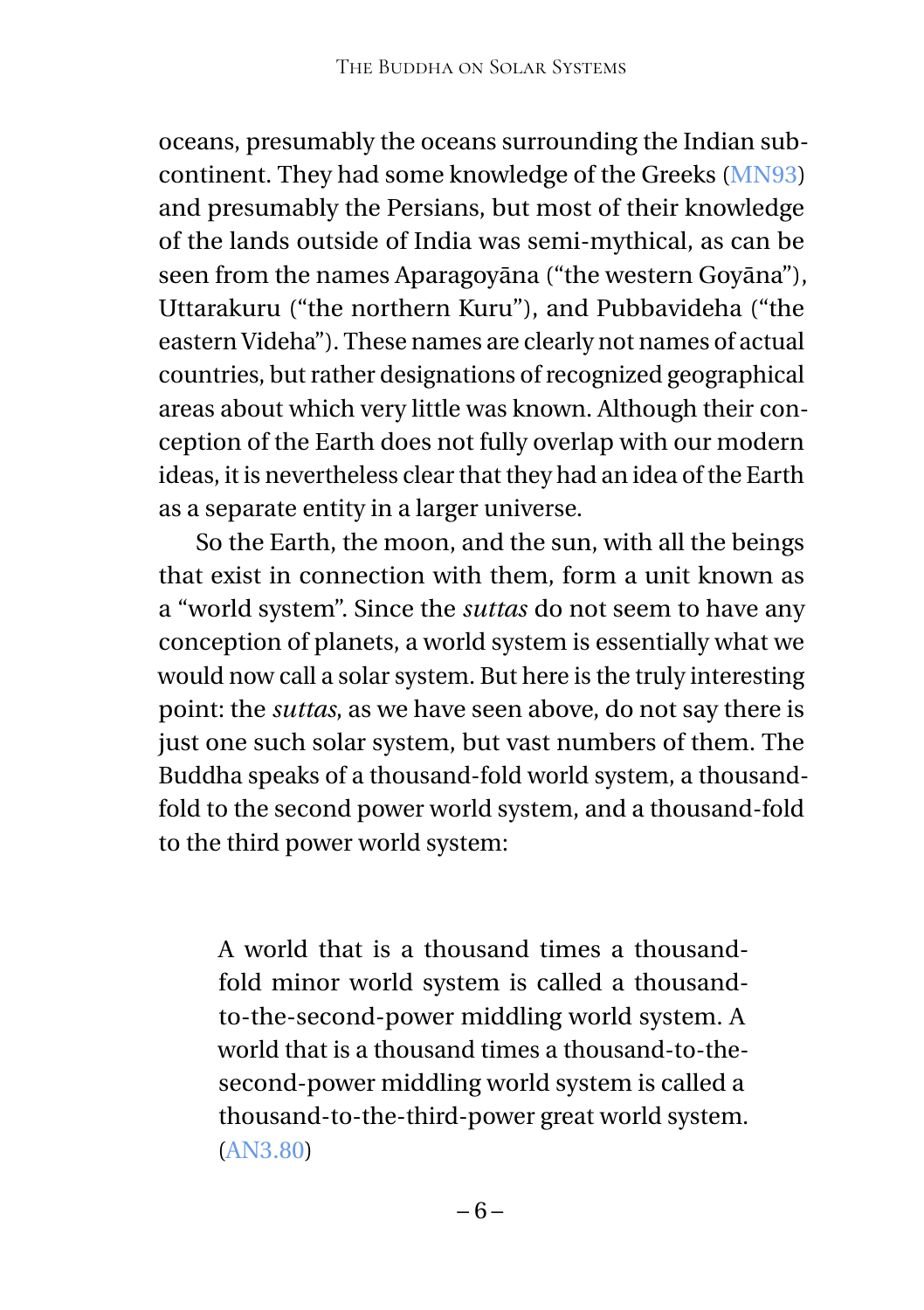The last of these, of course, is a billion-fold world system. With the discovery in the past couple of decades of planets around distant stars, we are now starting to see that all this is indeed true. But the Buddha anticipated modern astronomy by almost 2,500 years.

It's not long ago that the idea of planets around distant stars would have seemed preposterous to much of humanity. If we go back to the Europe of the middle ages, to the time before the modern astronomical revolution, they had an idea known as the firmament. The firmament was envisioned as a semi-sphere arched over a flat Earth, or whatever territory they regarded as the Earth. The night-sky was no more than this semi-sphere, an arch over the planet, a few hundred metres or a few kilometres up. Stuck in that semi-sphere were little lights, which was how they conceived of the stars. This worked because the stars are essentially in fixed positions relative to each other, and they move in the sky according to regular and predictable patterns. It was a very primitive outlook, with almost no conception of space or a universe. The Europeans of the middle ages had absolutely no idea of what was going on.

It can be hard to fathom that 2,000 years prior to the end of the European middle ages there was a man in India – we don't know all that much about him, but he is now known as the Buddha – who said that there are solar systems out there. Not only one or two, but billions of solar systems – all these suns with planets going around them, and with moons revolving around the planets. It's astonishing that all that is right there in these ancient texts.

But the Buddha went even further: he said there are beings living in dependence on these solar systems. The Buddha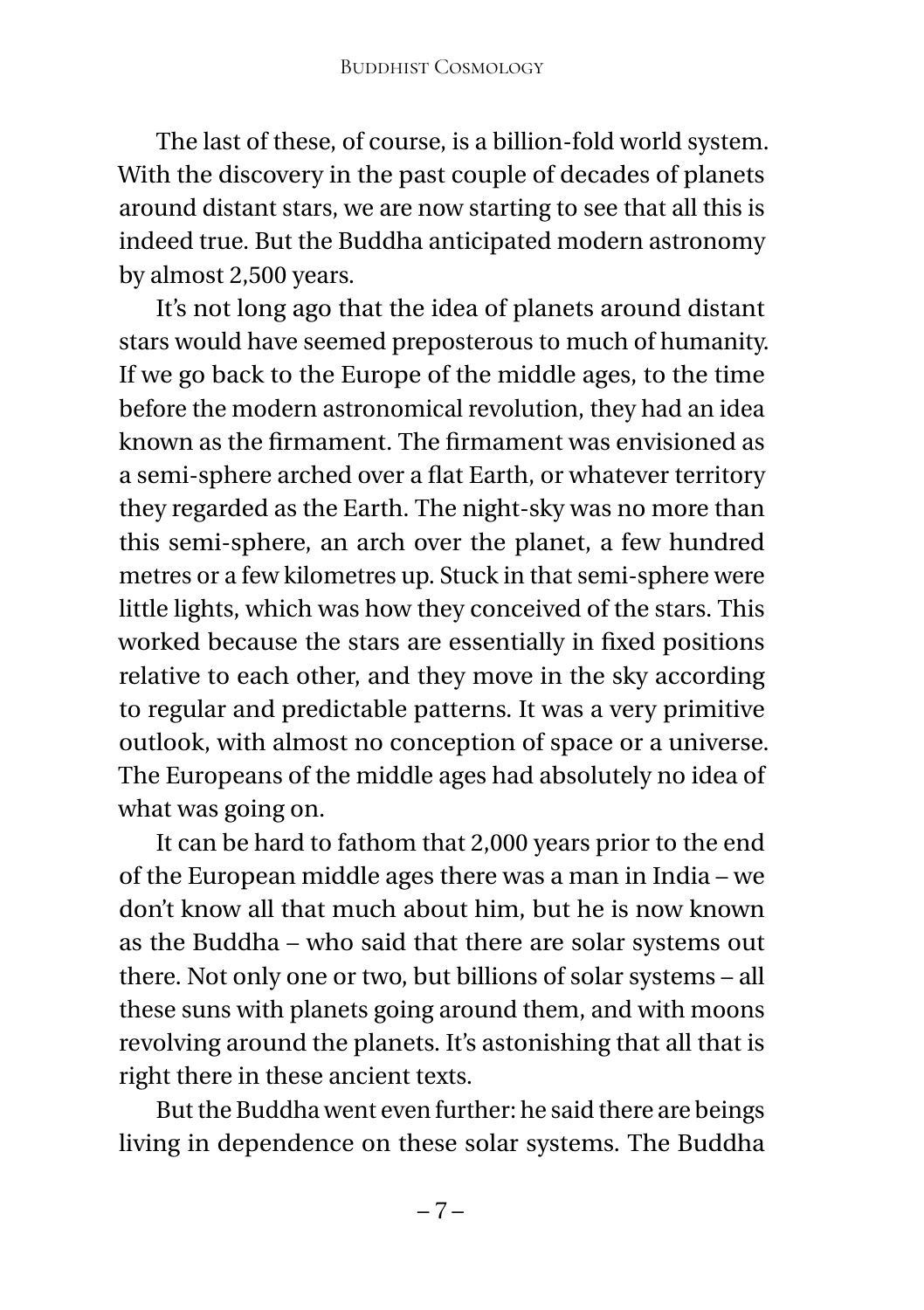knew about aliens! There is no Buddhist word for alien or extra-terrestrial, nor is there any description of them in the *suttas*. So what exactly did the Buddha see? Did he see little green people with antennas, the staple of cheap science fiction? Actually, I believe we can answer this question using Buddhist principles.

From the modern scientific point of view it seems quite likely that there is life elsewhere in the universe. We have found the planets, some of them at the right distance from their host star, the so-called "habitable zone". The argument goes that if life was able to evolve on Earth, why wouldn't it also evolve on these other planets? And if this is correct, what sort of life would it be?

From a Buddhist point of view, I think it is fairly clear that these beings are going to be very much like us. Why? Because we are all connected in so many ways. For instance, sometimes we might get reborn on another planet, and the beings there might get reborn here. Because we presumably move around the cosmos in this way and because we tend to be attached to our appearance, it seems natural to think that beings everywhere will look approximately the same. Even if you have no memory of your previous life, it would be psychologically uncomfortable to be reborn among a bunch of green creatures that have little in common with humans, because your habits and comfort zone would be challenged at a deep level. Moreover, we are connected in the way we think about, perceive, and view the world. Our desires and attachments are going to be similar, and our egos and sense of self will be looking for the same sort of gratification. And because we think in the same way, we tend to evolve in the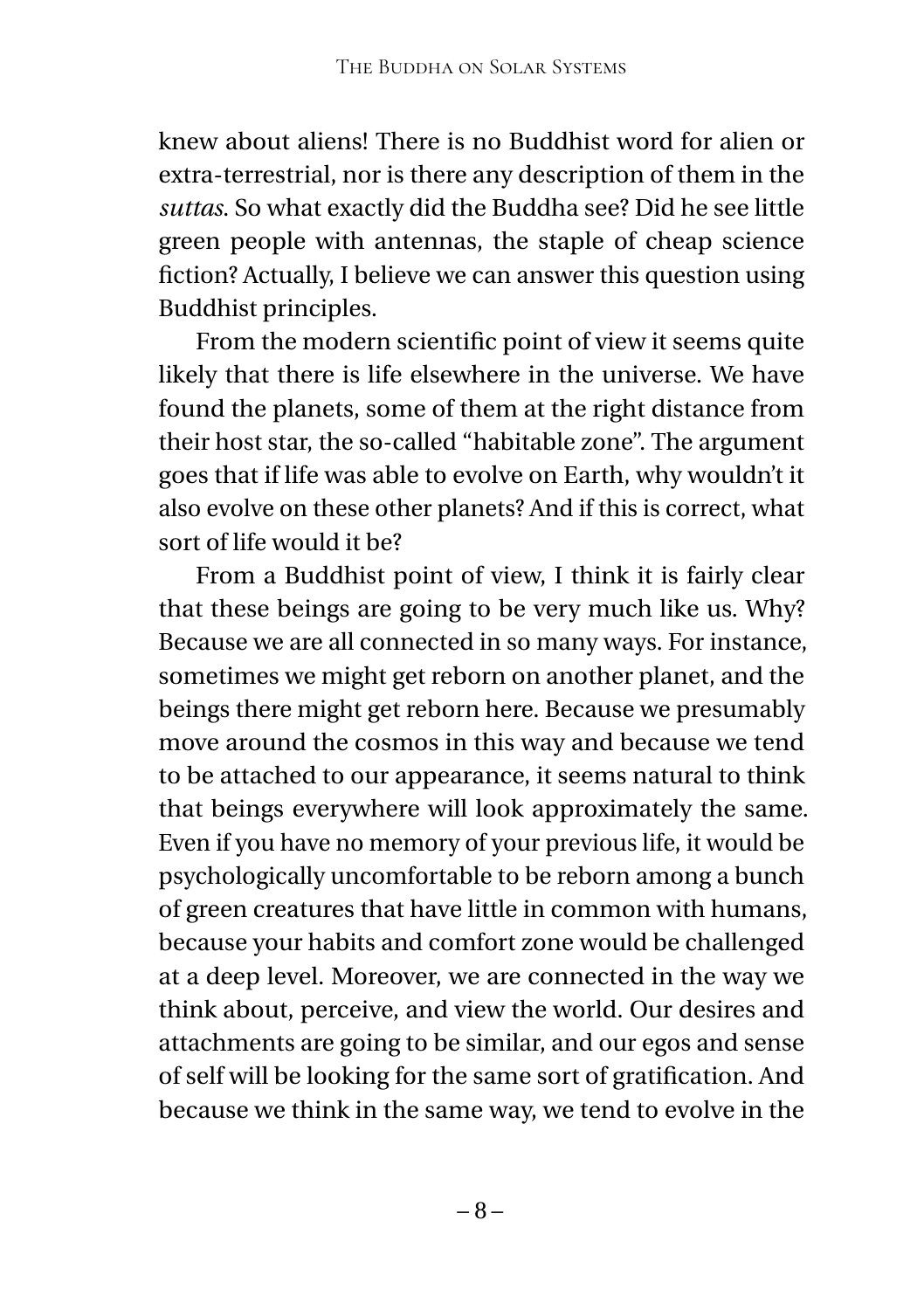same way and to look roughly the same. Generally speaking, beings with similar *kamma* are likely to look similar.

#### PREDICTION 2

<span id="page-12-0"></span>This, then, is my second prediction. When cosmologists eventually discover life on other planets, assuming they will, it is not going to be like the movies. In the late 1970s there was a movie called "Close Encounter of the Third Kind", which told a story of humans meeting aliens. The aliens were weird, with thin legs and arms, and big heads, and that sort of stuff. I suppose if it weren't for the special effects, if the beings had looked pretty much like us, the movie would have been boring and unpopular. The reality from a Buddhist point of view, however – perhaps the boring reality – is that the so-called aliens are going to be similar to us. The term "alien" may in fact be quite inappropriate; "cousins from outer space" might be better. Giving them a suitable label might also stop us from killing each other.

At present there is no consensus among scientists what they will find if and when they discover life on other planets. I believe Buddhist principles and foresight can be used as a guide.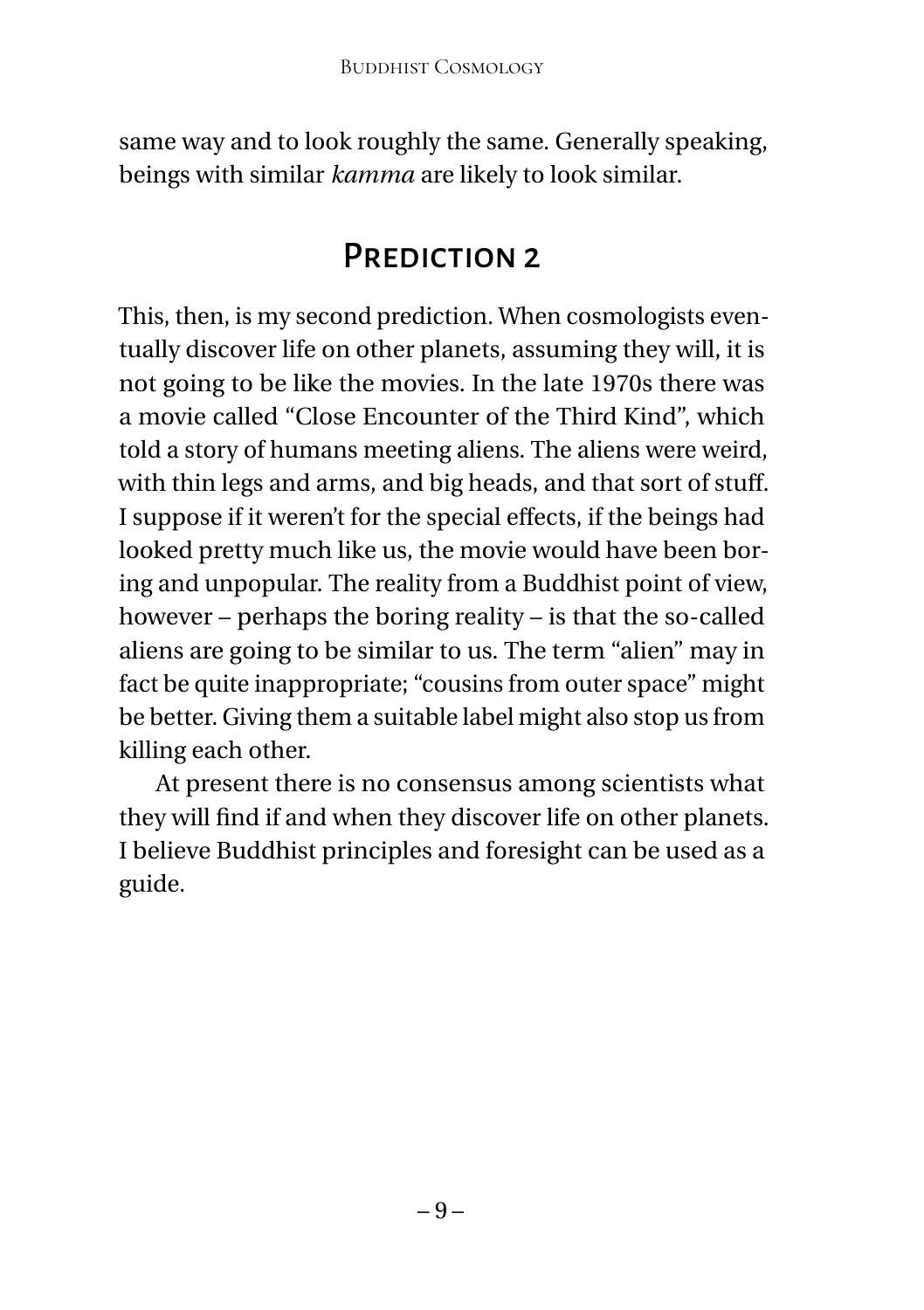### <span id="page-13-0"></span>The Fate of the Earth

There is another discourse that is fascinating in the context of cosmology, "The Seven Suns Sutta". This is one of those discourses that really caught my eye when I first read it. In this *sutta* the Buddha discusses the future relationship between the sun and the Earth. He says that in the future the Earth will warm up as the sun becomes hotter and hotter. Being unable to cope with the heat, the plants will start to die. And since the plants are at the bottom of the food chain, all animal life will also cease to exist. There is a Wikipedia article on the topic of the fate of the Earth as the sun expands, and it too starts with all plant life dying. The *sutta* then goes on to describe various stages as the sun heats up, with the water of the oceans gradually evaporating until it is all gone. Eventually, the *sutta* says, the Earth becomes so hot that the whole planet starts to smoulder, smoke, and burn. Mountain peaks come crashing down, everything disintegrates and is burnt up, nothing remains:

There comes a time when, after a long time, a seventh [stage of the] sun appears. With the appearance of the seventh [stage of the] sun, this great earth and Sineru, the king of mountains, burst into flames, blaze up brightly, and become one mass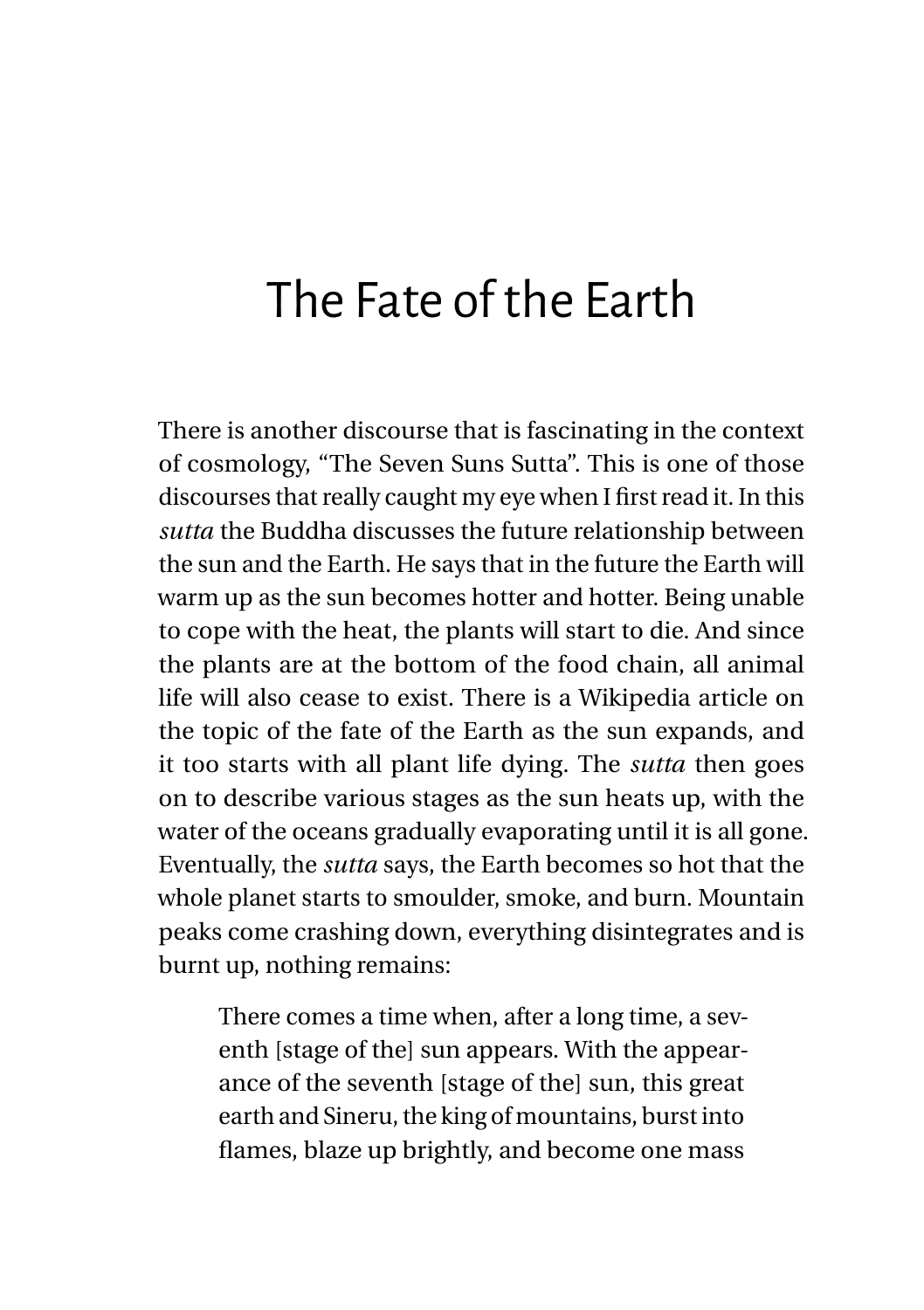of flame. As the great earth and Sineru are blazing and burning, the flame, cast up by the wind, rises even to the *brahmā* world. As Sineru is blazing and burning, as it is undergoing destruction and being overcome by a great mass of heat, mountain peaks of a hundred *yojanas* disintegrate; mountain peaks of two hundred *yojanas* … three hundred *yojanas* … four hundred *yojanas* … five hundred *yojanas* disintegrate. When this great earth and Sineru, the king of mountains, are blazing and burning, neither ashes nor soot are seen. [\(AN7.66\)](https://suttacentral.net/an7.66)

Some of the ideas expressed here, especially the mention of Sineru, are decidedly foreign from a modern perspective. But we should really expect this. The Buddha's audience was used to a certain way of looking at the world and the Buddha would have had to meet his audience half way to get his message across. What is remarkable, rather, are the strong parallels to our modern outlook.

How is it possible that these modern ideas are found in the *suttas*? From the point of view of modern cosmology and astrophysics, we know that this is exactly what will happen. We know the sun will expand, eventually burning up our planet – nothing will be left. We know this and it makes sense to us. But how could this be known to a man who lived two and a half thousand years ago? At the end of the same *sutta* the Buddha asks rhetorically who can possibly believe this, except someone who has seen the truth. In other words, the Buddha realised that this would be inconceivable for most people at that time. Apart from confidence in the Buddha, there would be no basis for believing in this. So far as I am aware there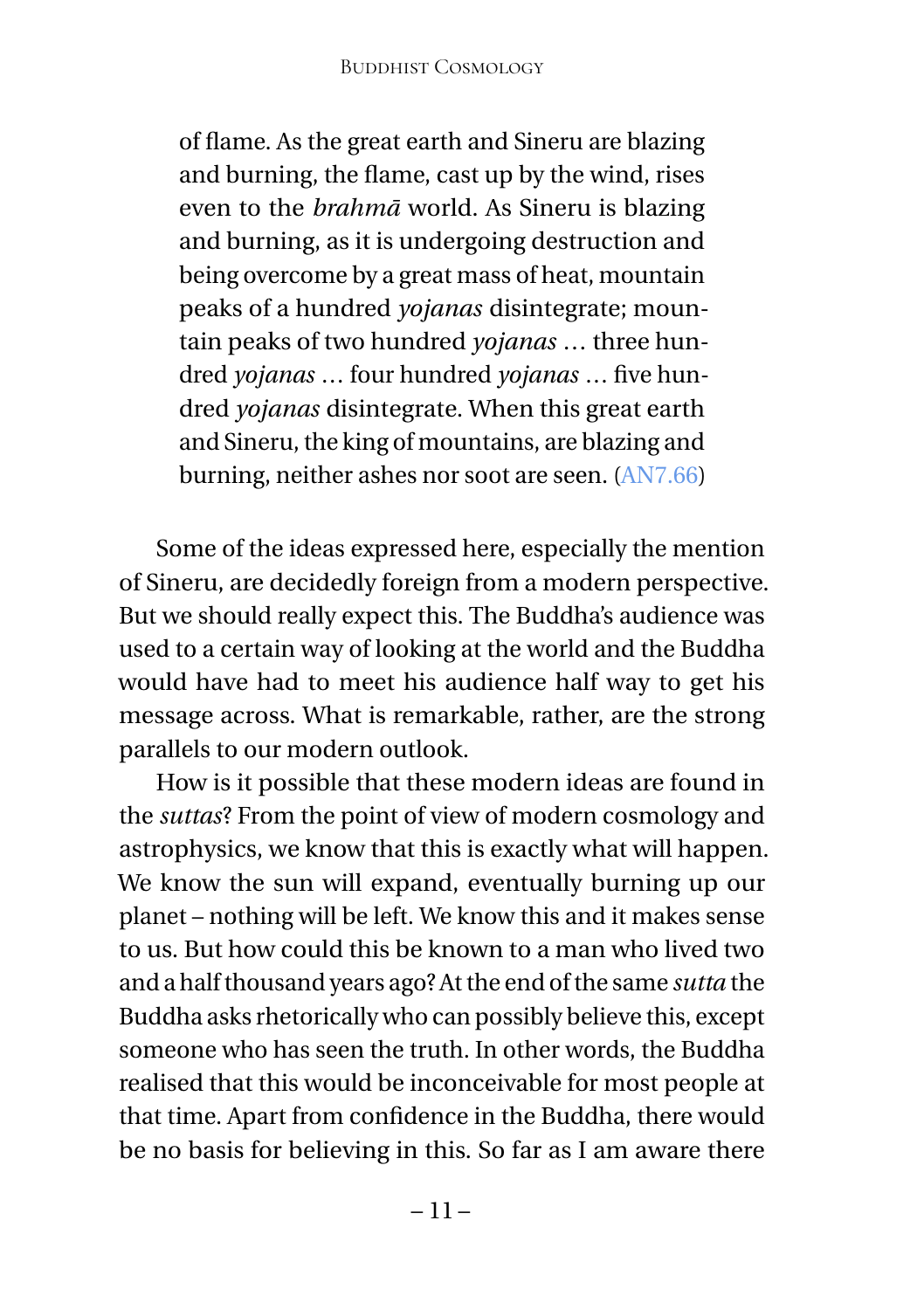is nothing quite like it in any other ancient literature. And there is no evidence that these insights into the nature of the universe existed in pre-Buddhist Indian culture in any form similar to what we find in the *suttas*. Are we then compelled to believe that the Buddha arrived at this understanding through his own mental powers?

These are some of the things that stand out when you read what the *suttas* have to say about cosmology. By now you probably think I am some kind of religious zealot. It is often the case that religious people say all sorts of unsubstantiated things, things that have no basis in fact. So having briefly discussed these remarkable *sutta* passages, even having made a few predictions about what will happen in the future, I want to discuss whether there are any conventional ways this may have made its way into these ancient scriptures. What alternatives do we have in explaining this? Do we really need to conclude that the Buddha had some extraordinary mental powers, or are there other explanations?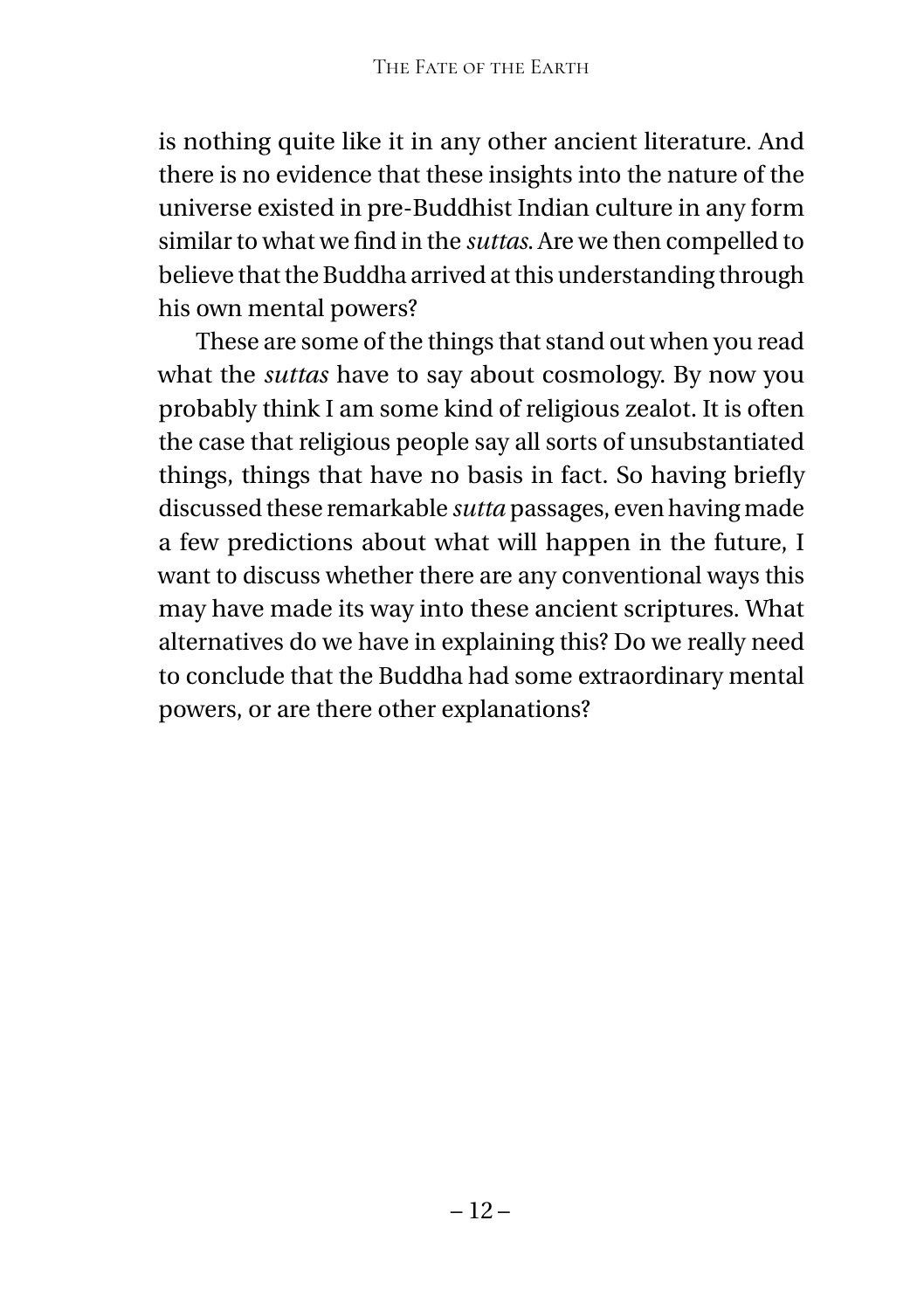### <span id="page-16-0"></span>Possible Explanations

#### Pre-existing Ideas

<span id="page-16-1"></span>Is it possible that reliable ideas about the universe already existed in India and that the Buddha simply accepted them as true? So far as I am aware, none of the above ideas is found in any recognisable form in pre-Buddhist texts. Moreover, even if some or all of these ideas did pre-exist the Buddha, we would still be faced with the problem of explaining how they arose. The interesting question here is not so much *who* discovered such facts about the universe, but *that* they were discovered. Thus we can set this explanation aside as being irrelevant to finding out how the knowledge was attained.

Even if we admit the possibility that these things may have been discovered by someone prior to the Buddha, as unlikely as this may seem, we know from the Buddha's character in the *suttas* that he was not the sort of person who would accept things simply on trust. He was revolutionary in rejecting so much of the contemporary philosophy and world-view. Unless his experiences happened to coincide with those of others, he quite consistently went his own way. He only taught based on his own insights [\(SN56.31\)](https://suttacentral.net/sn56.31). Assuming that the *suttas* give us a realistic picture of the Buddha's personality at least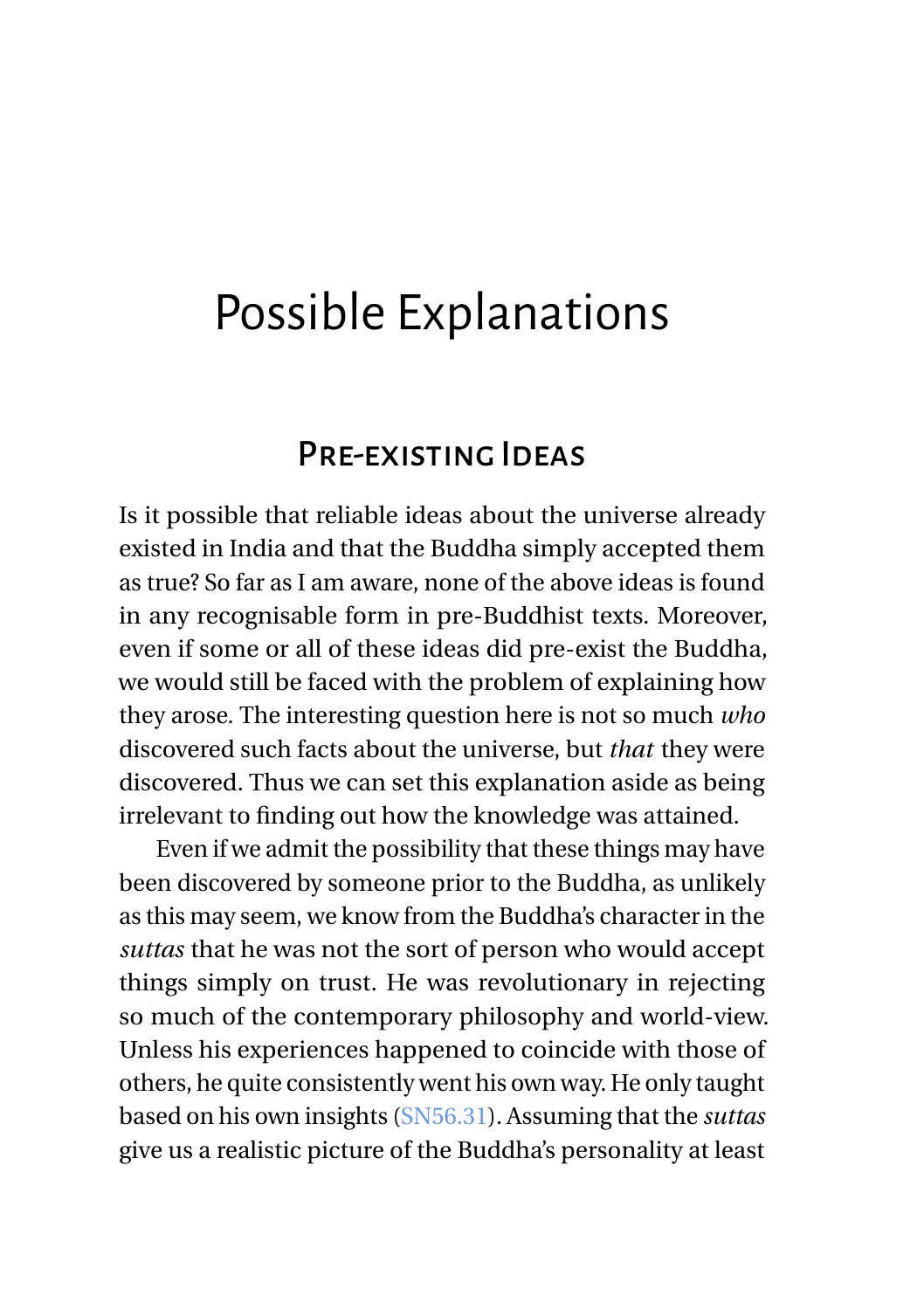in this regard, it would be out of character if he had spoken these things merely based on trust in someone else or another tradition.

As mentioned above, after the Buddha has spoken about the sun becoming warmer and eventually burning up the Earth, he asks rhetorically who could possibly believe this unless they had seen it for themselves. In acknowledging that the whole idea must have seemed quite outrageous to most people, he seems to confirm that this idea was unknown in ancient India.

#### Later Insertion

<span id="page-17-0"></span>A typical explanation for extraordinary passages in the *suttas* is that they are not authentic, but late insertions. But in the present case this is really a non-starter. The things we have discussed above are very modern ideas of the cosmos, mostly discovered in the second half of the 20th century, perhaps slightly earlier. At the same time we know for a fact that these scriptures, these particular *suttas* we are discussing here, go a back a long way. It can be shown through comparative study that these *suttas* are likely to go back at least to the time of Emperor Ashoka, almost 2,300 years ago. They have been handed down in different traditions that have existed separately since then. The fact that these *suttas* exist across these traditions to the present day can only really be explained if we assume that they stem from a time before the various traditions went their separate ways. These are genuinely ancient texts.

In any case, there are physical manuscripts of these *suttas* that predate the findings of modern cosmology by several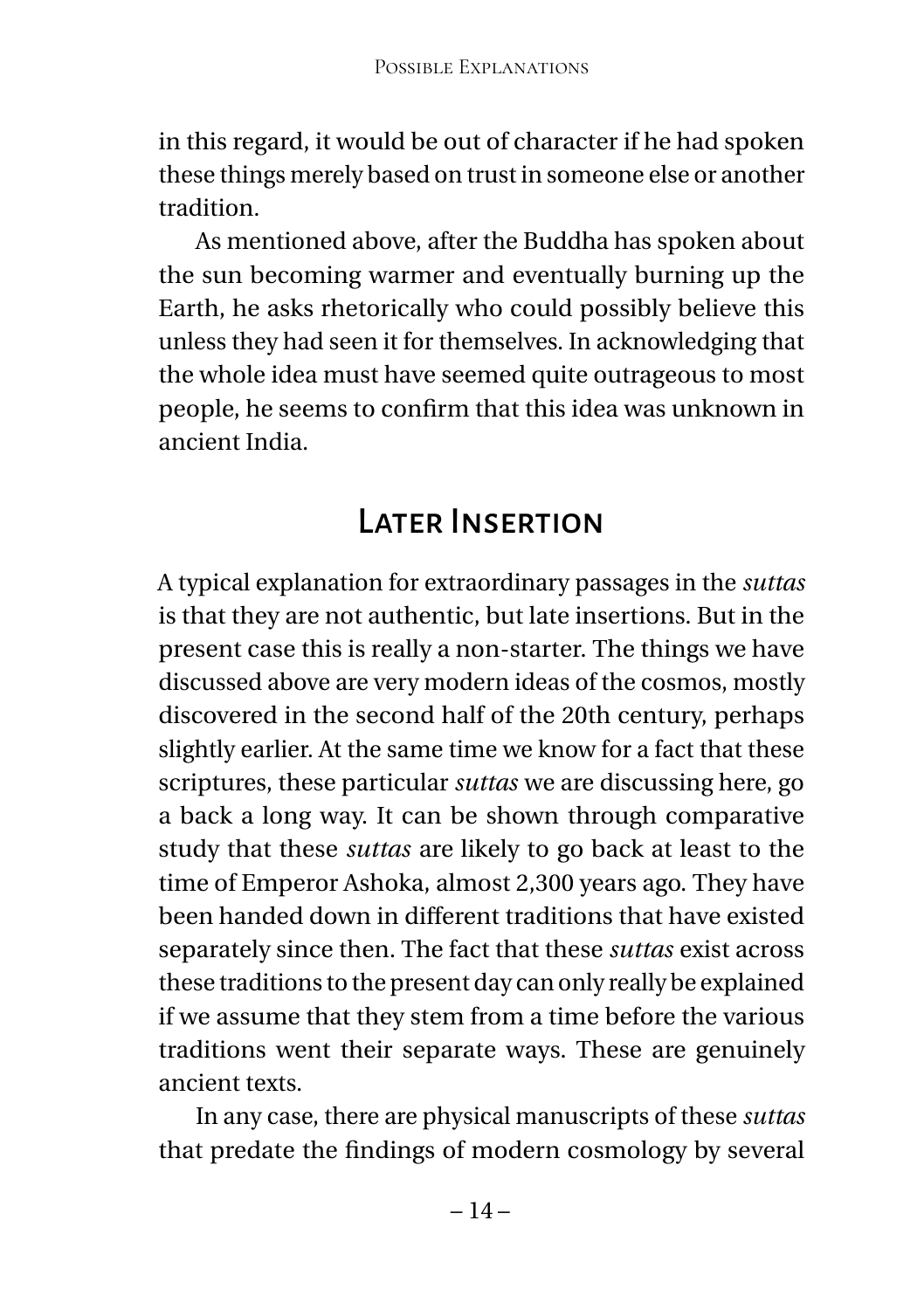centuries. That these *suttas* were added to the Buddhist scriptures in modern times is simply impossible.

#### WRONG INTERPRETATION

<span id="page-18-0"></span>When you read these texts, how do you know that you have interpreted them correctly? How do you know that you have properly understood what the Buddha was trying to convey?

In truth, one of the things that stands out about the Buddha's teachings, something that makes them different from the vast majority of comparable literature, is their directness and the ease with which they can normally be understood. Most of the time the *suttas* are just straightforward declarative prose, composed in a style that is largely independent of time, place, and culture. They normally speak directly to universal aspects of the human condition. They were composed to be understood, not to serve as mystical religious texts. There are, of course, metaphors, similes, and occasional parables, but the meaning is normally clear since they generally serve the purpose of highlighting points made in the declarative prose. And the texts are largely free of mythology. It follows that the problems of interpretation are relatively minor, especially when compared to other texts of similar antiquity. For this reason, when you read about the sun heating up and eventually burning up the whole Earth, there is little doubt about the overall meaning. There are no reasonable alternative interpretations.

I would like to add one thing, because I think this is a very important point. Many people are scared of reading the *suttas* because they think they are too difficult to understand. They think it will be difficult to understand something that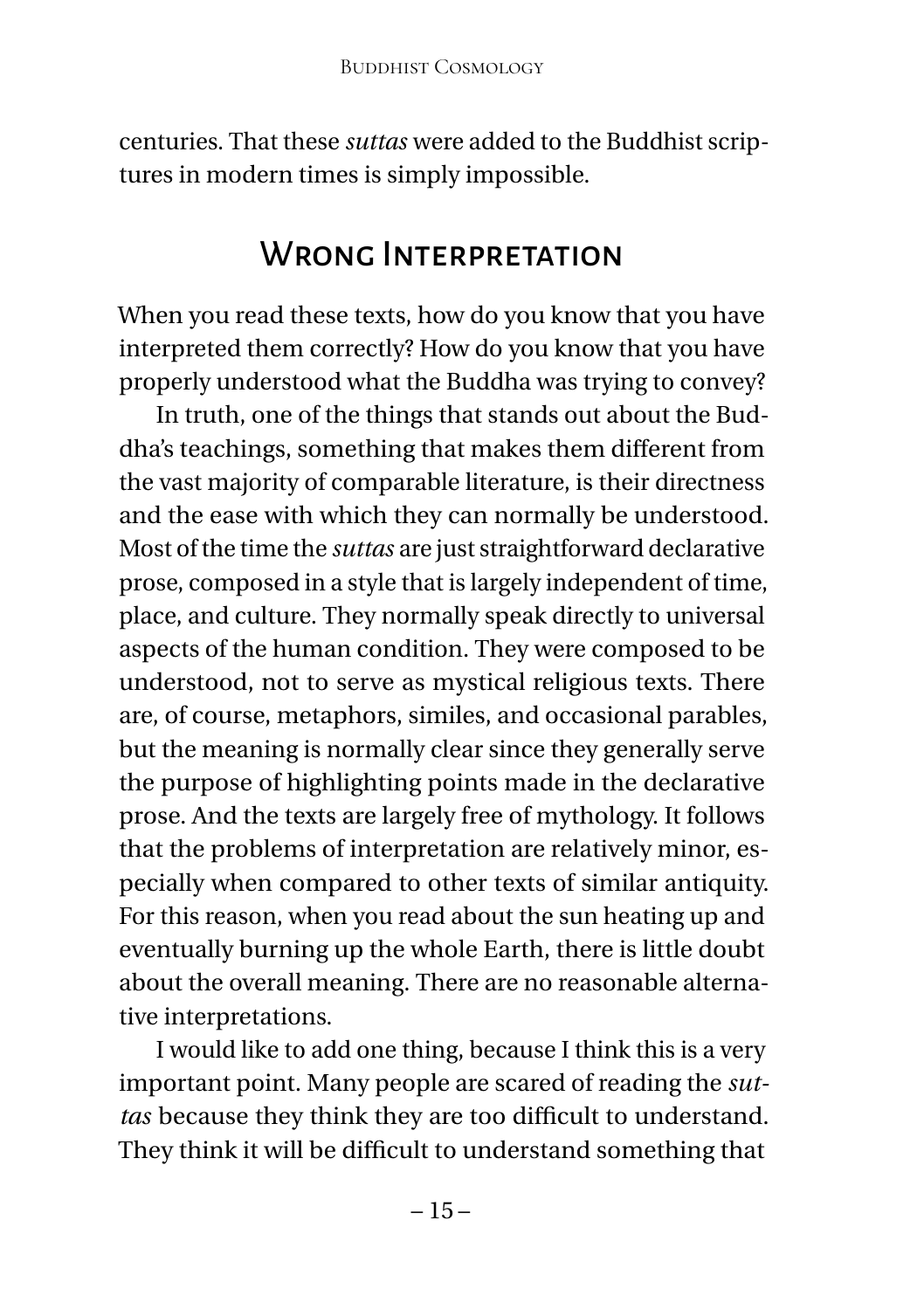was written in such a different culture, so long ago. But in my experience – and this may seem astonishing – it is far easier to understand the word of the Buddha in these ancient texts than to understand most contemporary Buddhist teachings. When I read books about Buddhism by contemporary teachers, they are often superficially easy to read. The style may be polished and fluent, and the content may be appealing and even entertaining. But the deeper questions are often left unanswered. And if they are answered, I am often left wondering what exactly is being said. There is a lot of ambiguity.

So if you want clarity about Buddhism, if you want to understand the Dhamma, go to the Buddha. The *suttas* are usually clear, concise, and well-structured, with beautiful similes illustrating important points. Once you get past the unusual style, which is largely a result of oral transmission, they are not hard to understand. On top of this, they are deep and powerful. The common belief that contemporary teachers are easier to understand is the exact reverse of the truth. For a real understanding of the Dhamma you can't do better than the word of the Buddha.

So, comparatively little interpretation is required for understanding these *suttas*. Misinterpretation of the Pali is unlikely to be an explanation for what we are reading in translation.

#### **COINCIDENCE**

<span id="page-19-0"></span>A fourth potential explanation is that the cosmological ideas found in the *suttas* just happen to coincide with how the universe works. The idea is that the Buddha had a philosophy about the universe, which by some remarkable coincidence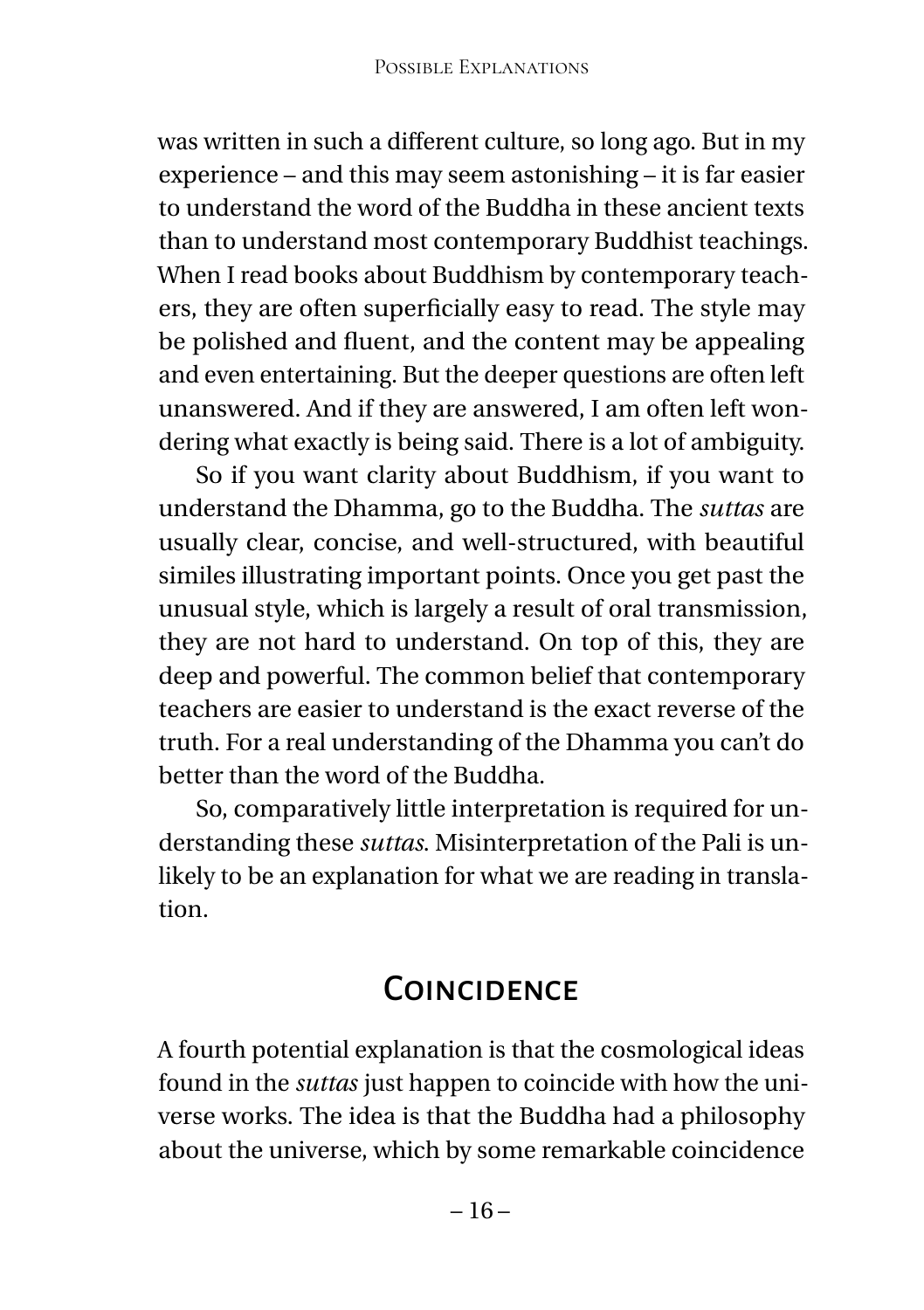happens to match our modern scientific outlook. Such coincidences, of course, can never be completely discounted. But the more information you have, the more scriptural statements there are that fit our modern outlook, the less likely it is to be a coincidence.

To test the likelihood of coincidence we can compare our ancient Buddhist texts with ideas from other comparable ancient cultures. I am no expert, but I am not aware of any other ancient ideas that conform to the modern cosmological outlook in quite in the way that some of the Buddhist ideas do. You do find things about cosmology in other ancient texts, for instance in ancient Greek philosophy and in the Brahmanical tradition, but the meaning is rarely as clear and easy to interpret as that of the *suttas*. Often expert knowledge is required to draw out what is thought to be the implied meaning. Even then a lot of uncertainty remains.

So coincidence is not really a viable explanation either.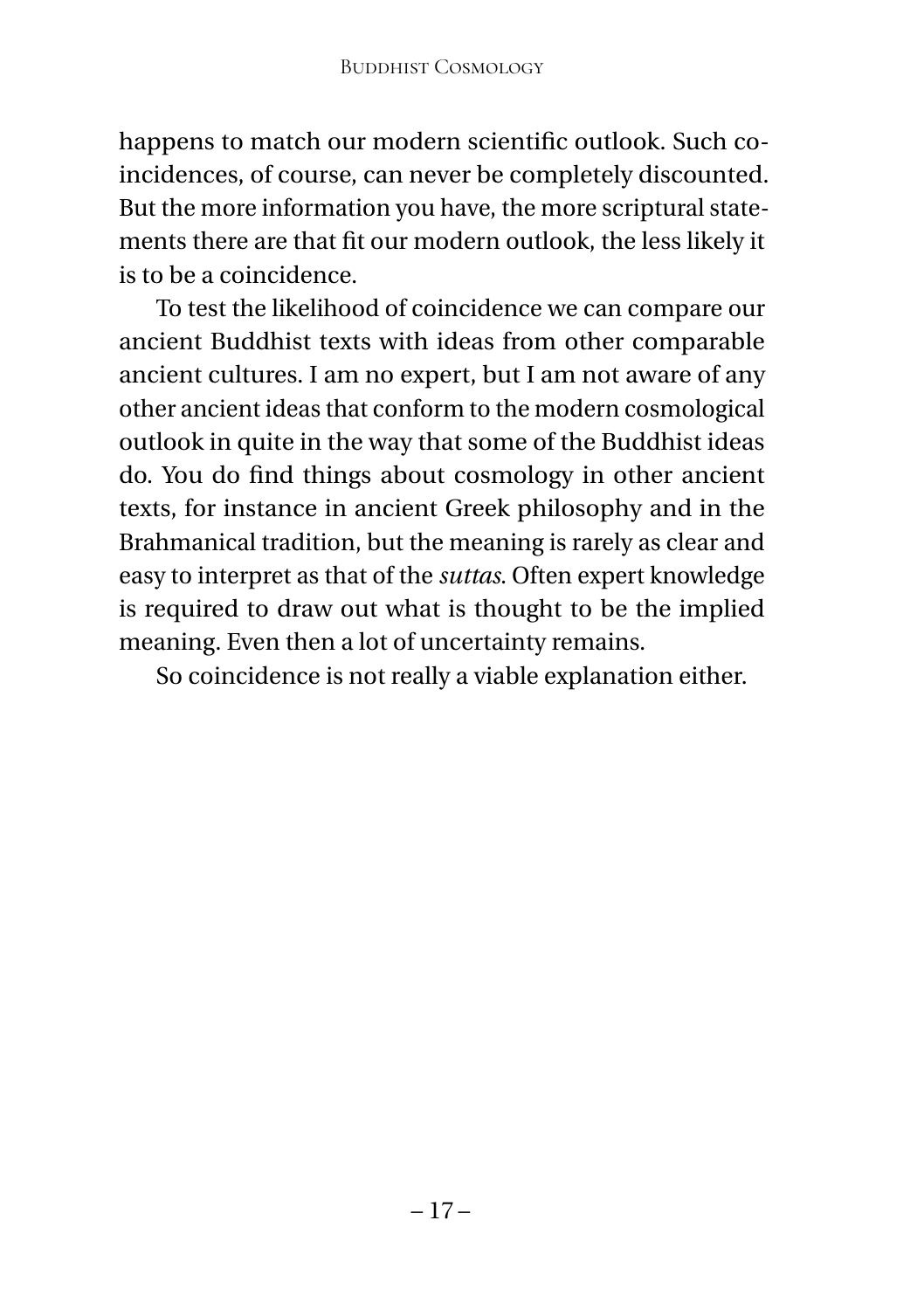### <span id="page-21-0"></span>How the Buddha Acquired His Knowledge of the Cosmos

We have racked our brains to find a standard explanation for how these realistic passages about the universe have come to be included in the early Buddhist *suttas*. Since none of them is satisfactory, we have to go further afield. If the *suttas* say accurate things about the cosmos, perhaps we should listen to what they have to say about *how* this knowledge was obtained. The Buddha does actually speak about this. His explanation is a bit more challenging than the above suggestions, but we should really expect this. Other than the cosmological ideas discussed here, most of the Buddha's message on the nature of life is quite different from the prevailing modern ideas. Indeed, this is an important aspect of what makes him worth listening to.

So how does the Buddha explain his cosmological knowledge? The Buddha says, or implies, that much of this is accessible through recollecting one's past lives [\(MN4\)](https://suttacentral.net/mn4). If you go far enough back in time – thousands of lives, hundreds of thousands of lives, aeons – eventually you start to see how the universe functions, because you see the whole thing unfold before your eyes.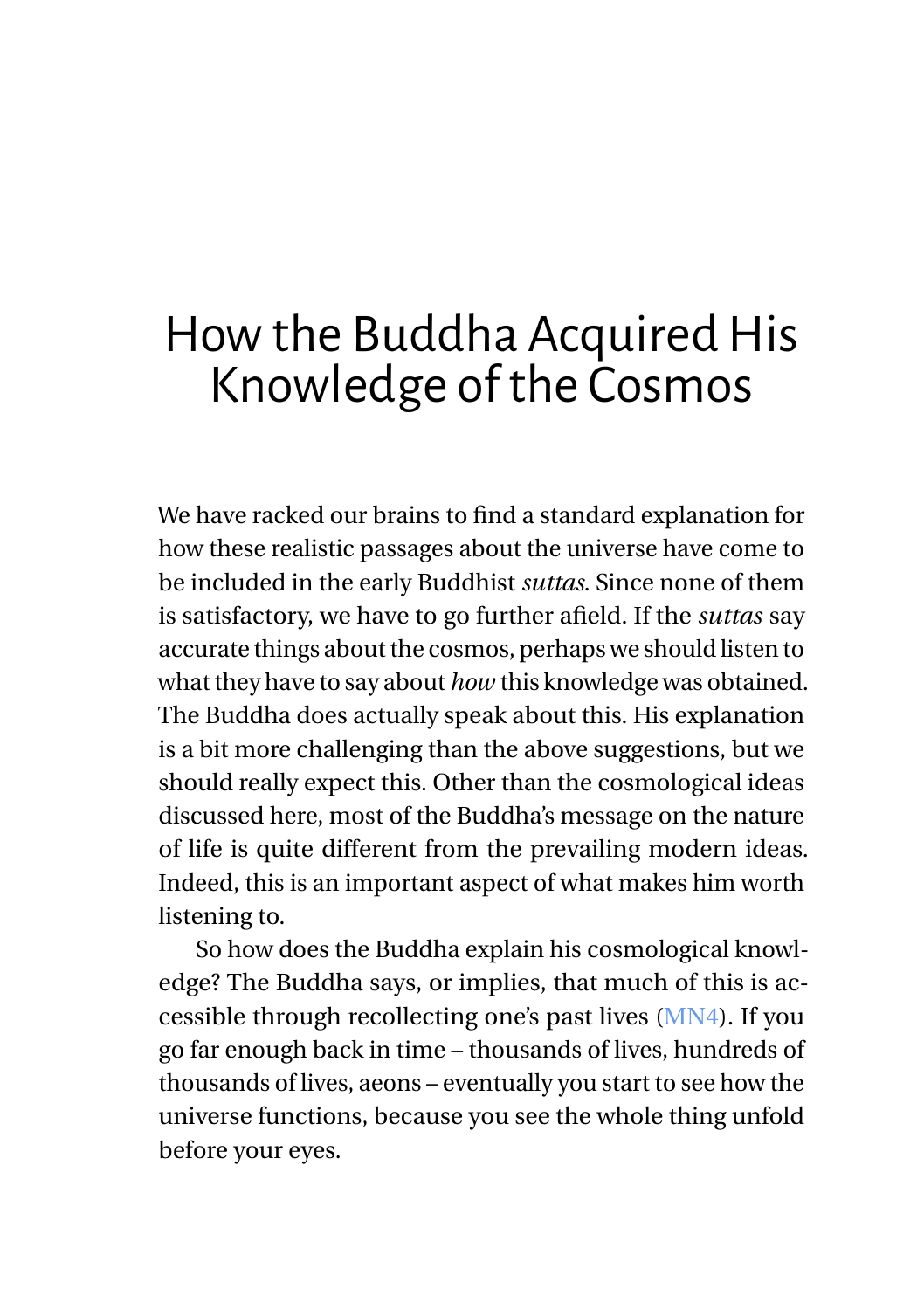Even if you accept the idea of past lives, you may wonder how this ties in with understanding cosmology: after all, we are just little human beings and the cosmos is so vast by comparison. Big Bangs and Big Crunches, sometimes called Big Bounces by cosmologists, would surely be impossible for humans to observe directly, not least because of the violence of the event. But from a Buddhist point of view there are different kinds of rebirth, different vantage points from which you can observe the workings of the world. Having observed the whole thing from different points of view, especially from high realms where you are not touched by the actual violence of these events, after a while you understand what's going on. You see the cyclical nature of the universe.

When the Buddha says that the sun in future will incinerate the Earth, this knowledge would have been acquired in a similar way. It is not so much a vision of the future as a prediction of the future based on seeing the past. Because of his knowledge of the universe in the past, the Buddha is able to make inferences about the cosmological future. He is able to grasp some of the natural laws that govern the stars and the cosmos as a whole. By recalling the deep past, he is able to infer about the distant future.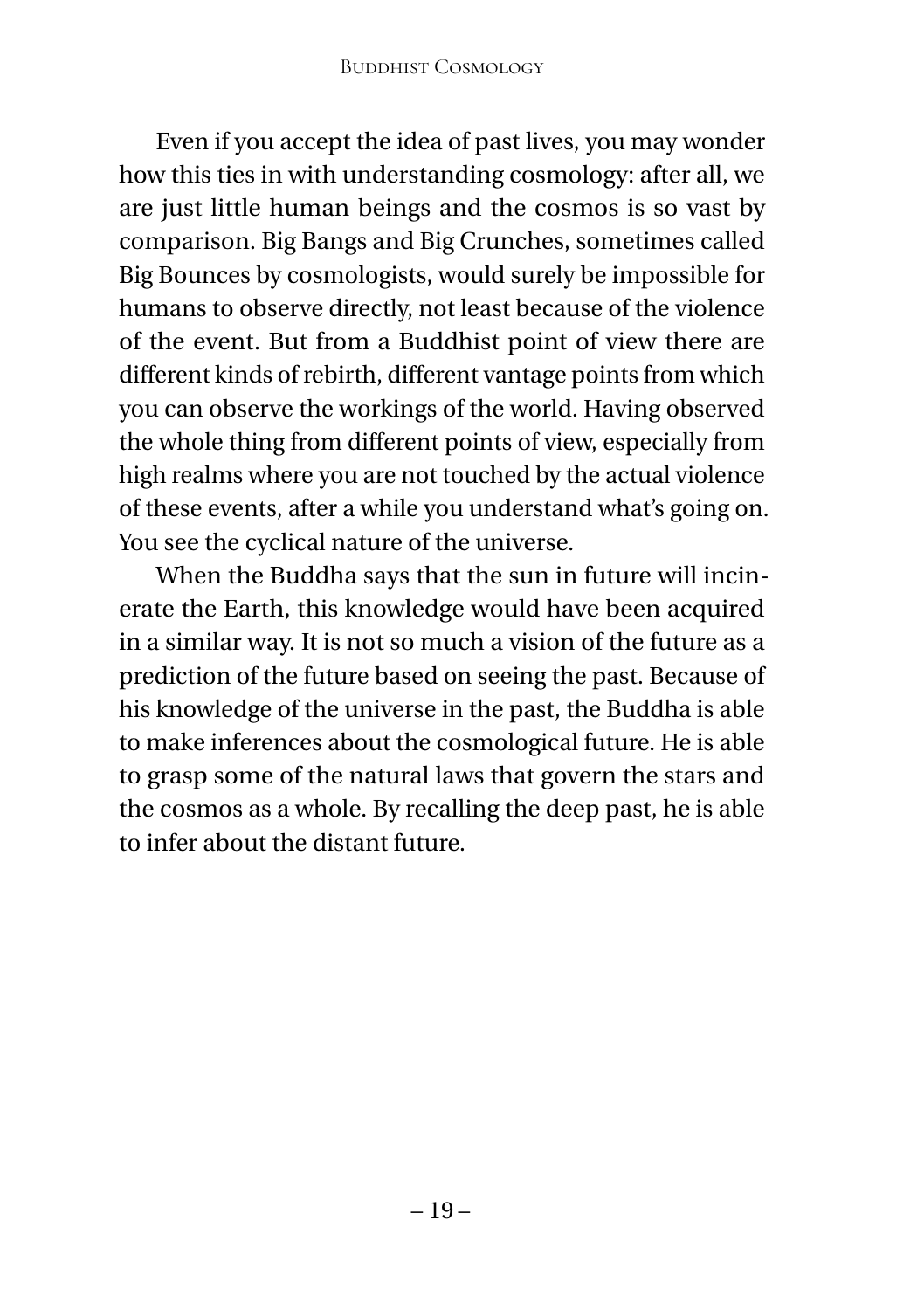### <span id="page-23-0"></span>Why Does the Buddha Speak about the Cosmos?

But why does the Buddha even mention these things? What on earth (!) do they have to do with our practice of the Buddhist path in the here and now? It may all seem very interesting, but does it have any practical consequences?

The first thing that occurs to me when I read these passages is that they are evidence for rebirth. We need to account for the fact that these passages exist. Having looked at the alternatives, it seems to me that the recollection of past lives is the most plausible explanation. The Buddha lived in a technologically and scientifically simple society. Two and a half thousand years ago in India there were no telescopes, and the possibilities of observing the universe were very limited. Cosmology was more about speculation and mythology than rigorous study. The Buddha had very little to aid him. The reality is that he gained all his knowledge while sitting at the foot of a tree.

Imagine going into the jungle. You see this man sitting at the foot of a tree. He is an exceptional person – very peaceful, very kind – and you get this feeling of enormous wisdom and understanding. When you ask him a question, his answers are simple but profound. You get a feeling of being in the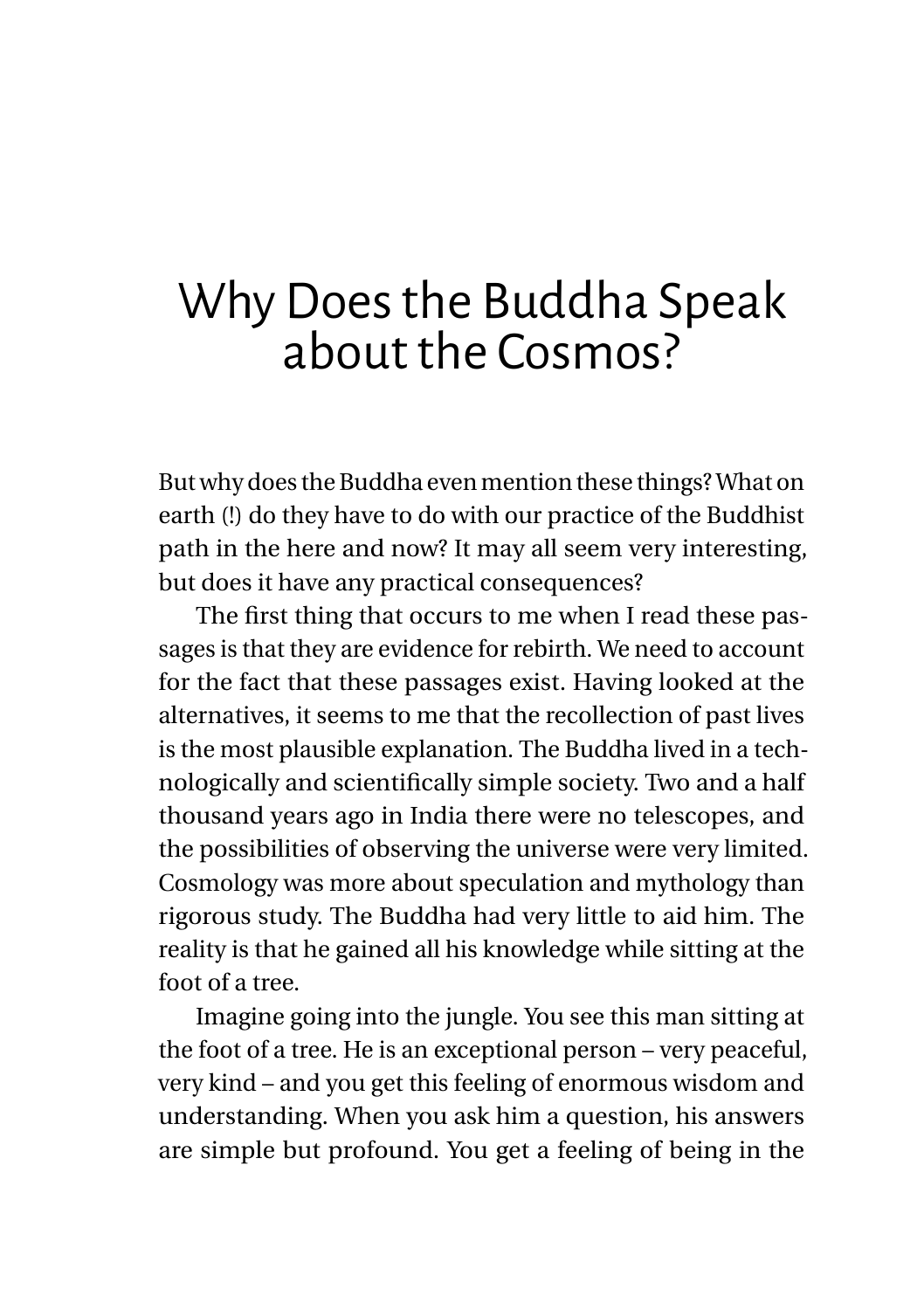presence of someone very special, yet it is impossible for you to grasp what a Buddha is truly about. Only when you listen to his teachings do you start to realise who the Buddha is. It becomes clear that his mind has essentially encompassed the whole universe. He has fully understood the nature of existence.

Not only is this evidence for the recollection of past lives, but it says something about the Buddha as a person. This man sitting at the foot of a tree has a realistic view of the cosmos: solar systems, Big Bounces, "extraterrestrial cousins". Here is someone who has a very different outlook and overview of the world compared to the vast majority of us. For the most part people are trapped in their own little universe, "my world", while missing the big picture. This difference is one of the things that makes the Buddha so extraordinary. This seemingly simple man at the foot of a tree had some extraordinary and profound insights, some of which we can only verify through modern science. In fact it seems he may have known more about cosmology, at least in some respects, than we know even in the present day. This then provides an additional angle from which to recall the qualities of the Buddha, which is one of the fundamental ways of giving rise to joy in Buddhist meditation.

But we still haven't properly answered our question: what was the Buddha's purpose in speaking about cosmology? I recall mentioning to someone that I thought some of the cosmology found in the *suttas* was quite astonishing. They asked why I was interested in this – would it not be better to focus on the core teachings of the Buddha? This is a valid point. In the *suttas* we have been discussing, the Buddha does not present his ideas about the universe as core aspects of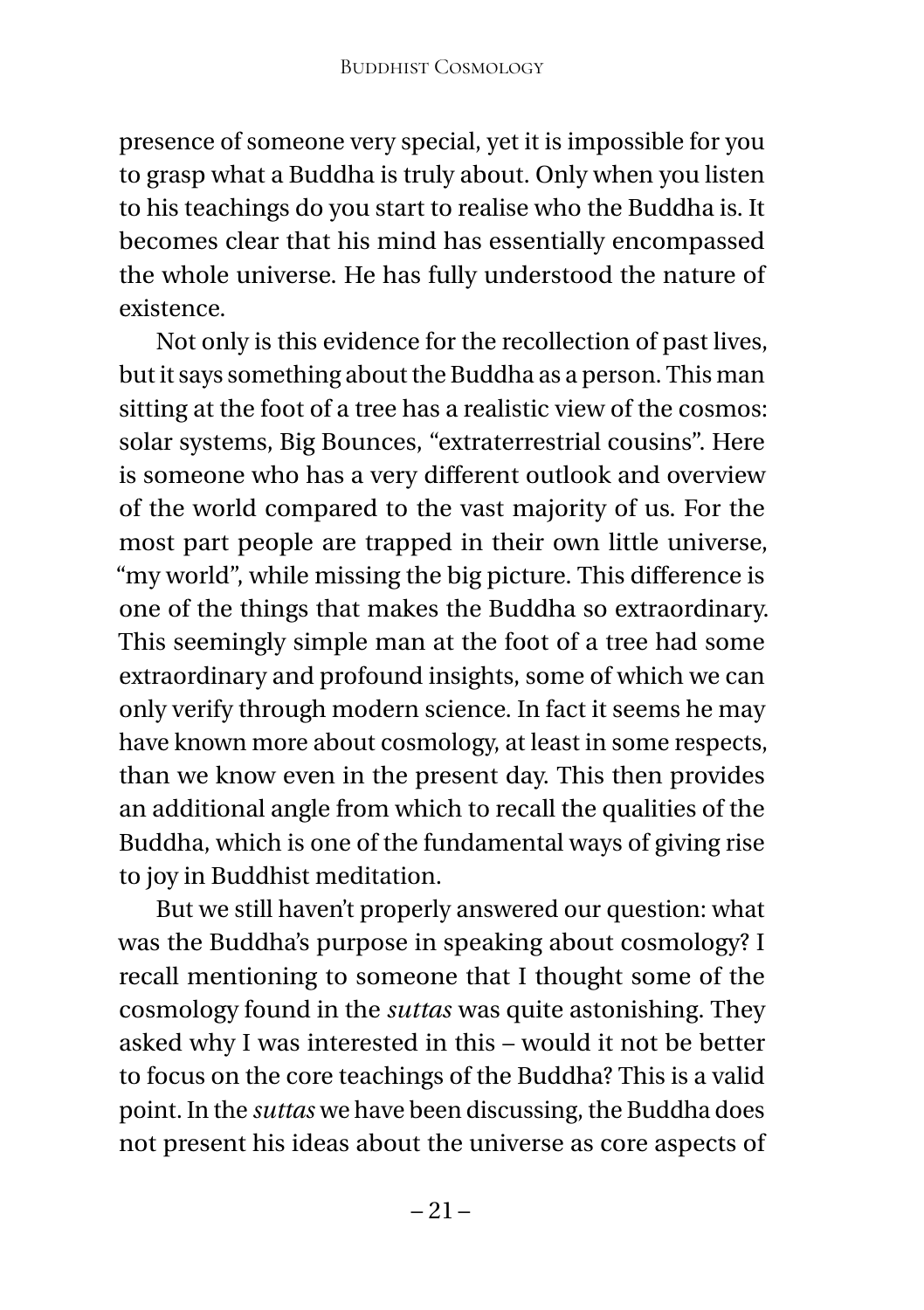his teachings, but rather as incidental to the essence of the Dhamma. He teaches cosmology as part of a broader outlook, generally just to illustrate aspects of his teachings. This is quite remarkable. The cosmological issues that the Buddha brings up are matters we take very seriously in the modern world. Few things are regarded as more important in science and popular culture than understanding our universe. Yet for the Buddha this is all secondary, just illustrations of something much more important, the real Dhamma.

What is that much more important point? To understand this we need to go back to the beginning, back to what motivated the Buddha to leave the home life and go forth into homelessness. He was searching for an end to suffering – happiness, if you like – an end to this round of birth and death. To fully understand happiness and suffering, you have to understand the big picture – you can't just look at this one life and think that will be enough. Only when you understand all potential rebirths and whether any of them might provide lasting and complete happiness, can you make a fully informed decision on where freedom from suffering is to be found. And understanding all possible forms of rebirth is in many ways similar to understanding the universe – at least if we consider the universe in its broadest possible sense, including any realms that may not be immediately accessible to us.

There is another even more direct relationship between cosmology and the deeper aspects of the Dhamma. Let us take another look at the *sutta* that describes the fate of the Earth. The sun becomes hotter and hotter, the Earth eventually burning up and disintegrating. Everything is unstable and unreliable, even the universe on the very largest of scales.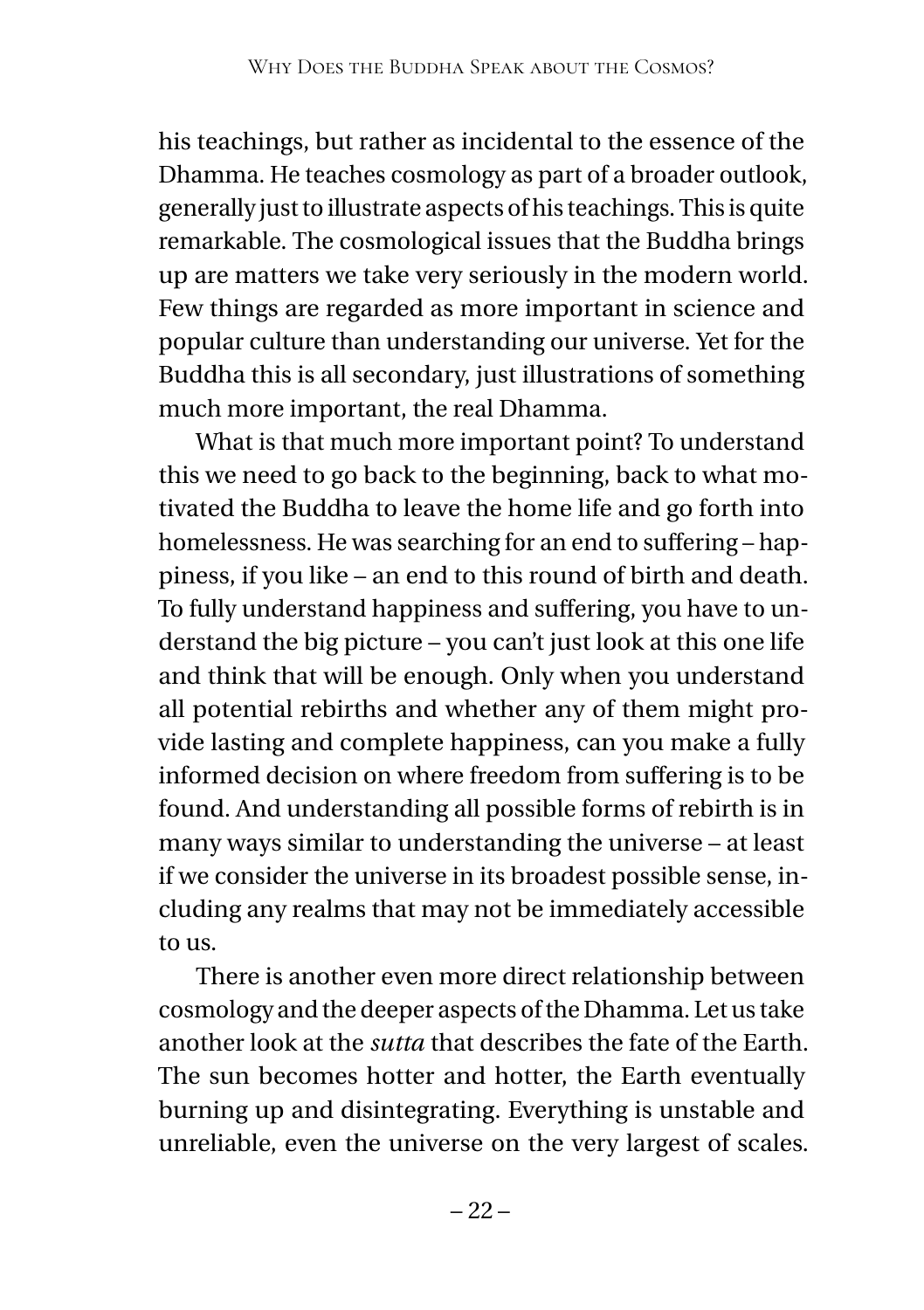There is nothing to hold on to. When we realise this, we understand why it all needs to be abandoned. When we see the impermanent nature of all phenomena, we are repelled by them, and this leads to dispassion, the ending of craving, and eventually to liberation from all of it. The cosmological details are just there to exemplify the all-encompassing nature of impermanence. The point is to drive home the message of impermanence.

For most of us these large cosmological questions may seem important and certainly interesting. But from the Buddha's point of view they are just a sideshow. The real issue is impermanence. So forget the cosmology – it is impermanence we should get excited about!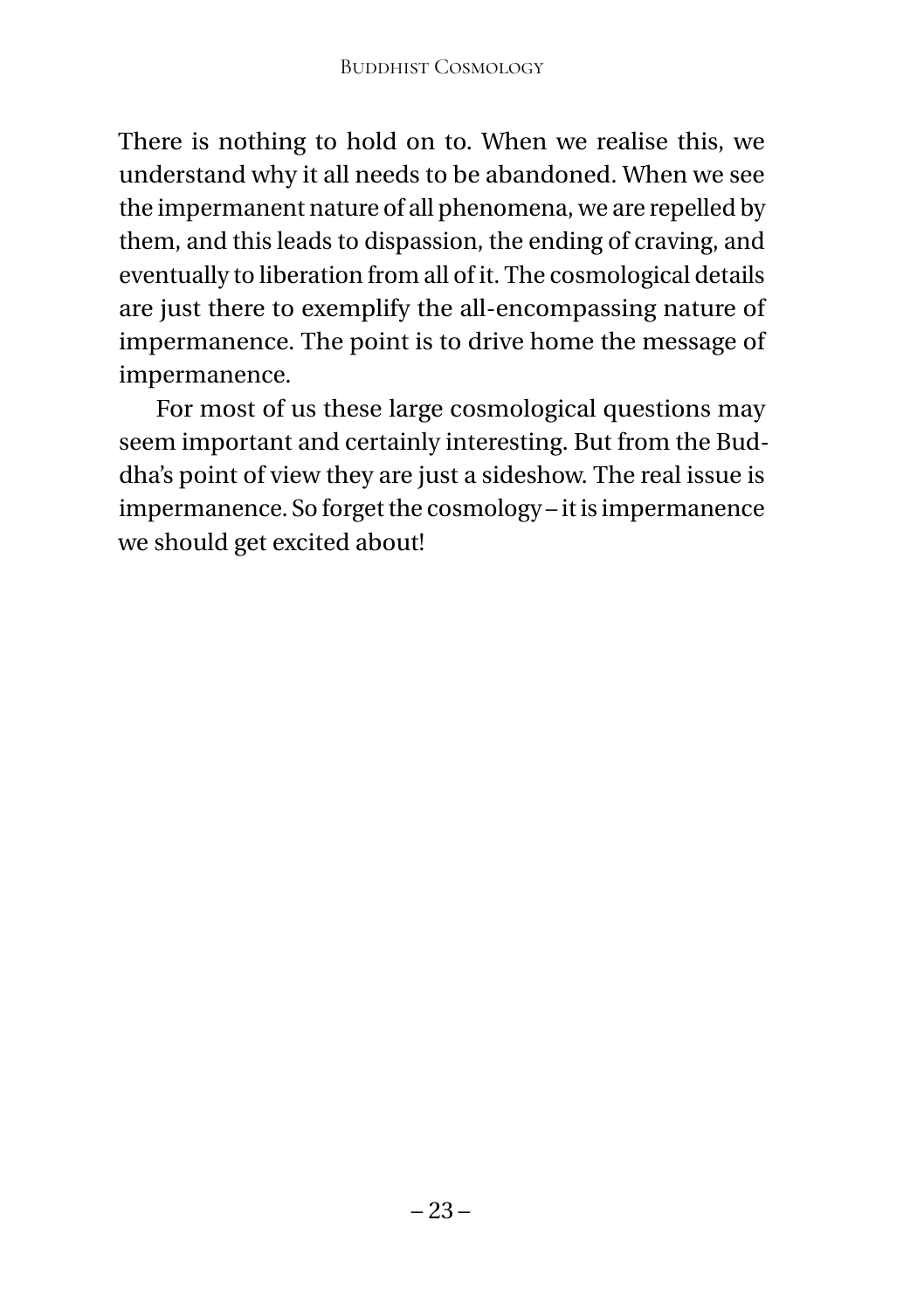#### <span id="page-27-0"></span>Impermanence

Let us briefly consider impermanence in a bit more detail. The Pali word behind impermanence is *anicca*. I recommend people to look at core doctrinal concepts from different angles, because this usually helps you appreciate their full meaning. Impermanence is an acceptable translation for *anicca*, but it is perhaps a bit wishy-washy: you know what it means, but it may not bring up much of an emotional response. At least that's the case for some people. Another way of rendering *anicca* is "unreliable". Anything that is *anicca* may not be there when you need it. If you have an unreliable friend, you never know whether they will be there for you. The world is the same. If you ask something from the world – as Ajahn Brahm likes to say – you never know if it will deliver. Yet we keep on asking for things from the world. This is what attachment is all about. When you are attached to someone or something, you are asking for reliability. But this is asking for the impossible, says the Buddha. The world is inherently unreliable.

When we think of impermanence, we often regard it as something we are aware of in meditation. You sit down and watch the impermanence of phenomena: you watch your body, you watch your mind, and you see how things arise and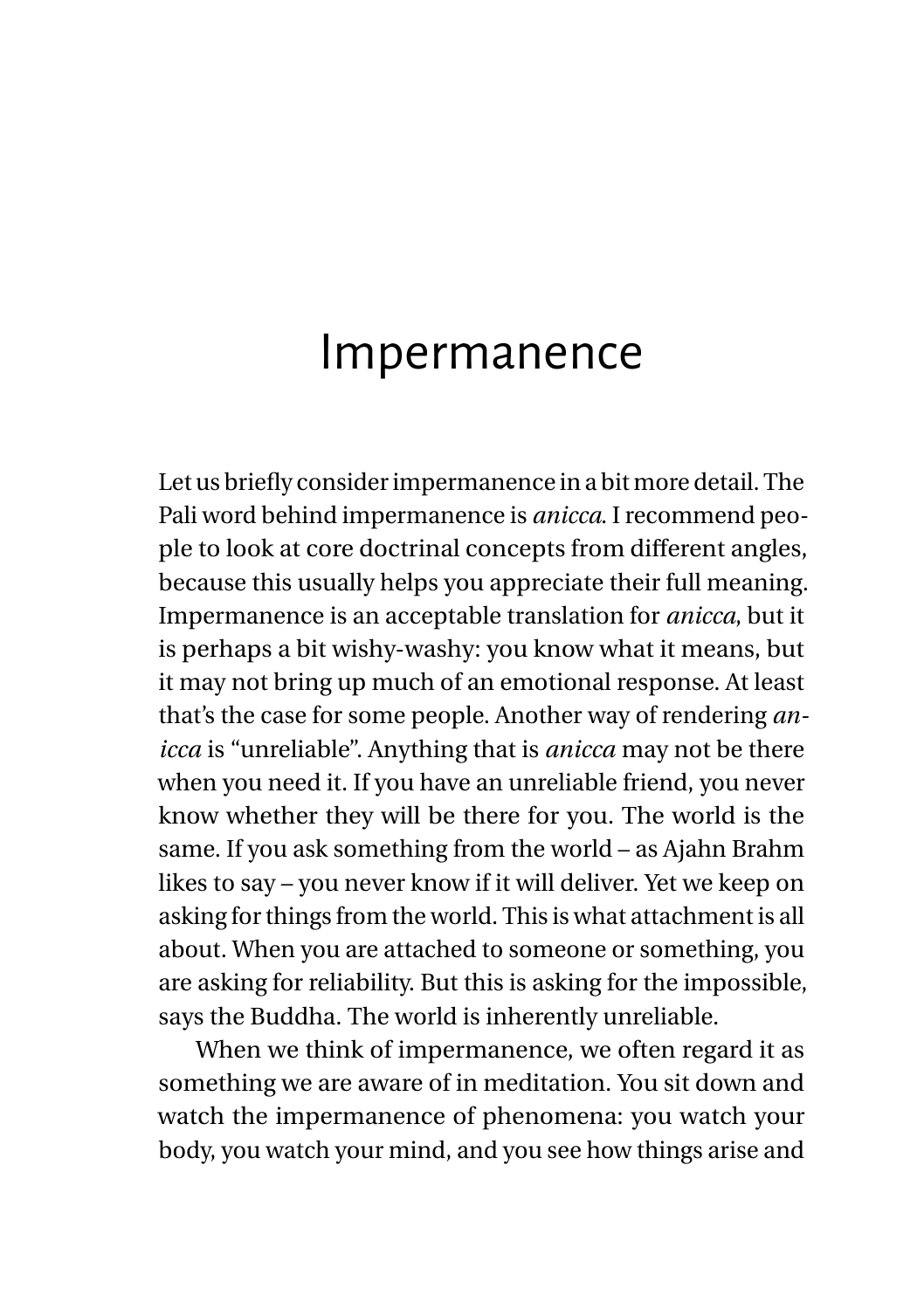pass away. This is one of the standard way of talking about impermanence in Buddhism.

There is nothing necessarily wrong with this, but it is interesting that the Buddha often speaks about impermanence in quite a different way. The Buddha often speaks of the big picture. He reminds us that all the things around us, all the things in our lives, are unreliable and unstable. If you attach to them, you are going suffer. Your possessions, your friendships, your family members, your partner in life, your physical body – all of these things will eventually have to go, often before you die but at the very latest when you pass away.

Even your sense of identity is to a large extent tied up with this world. You identify with the networks of social relations you belong to: your position in your family, your broader social status, your education, your occupation, the religion you belong to, and so on and so forth. For instance, I am a Buddhist monk. If I cling too much to that, I will be disappointed when I die, because at that point I won't be a monk anymore. (I can't imagine my disembodied spirit wearing monastic robes!) So while you are still alive, you hold on to those robes, because you know they will give you a lot of happiness if you live the monastic life well. But no matter how good the monk's or the nun's life is, at the point of death you can't attach anymore. Your status as a monk has to go. The same is true of much of our sense of identity. If you hold on too much, no matter where that holding is, you will suffer as a consequence.

The *sutta* about the sun becoming hotter and hotter is about big-picture impermanence. When the Buddha speaks of the whole Earth disintegrating, it means our entire civilisation will be gone forever – our cities, our culture, our scientific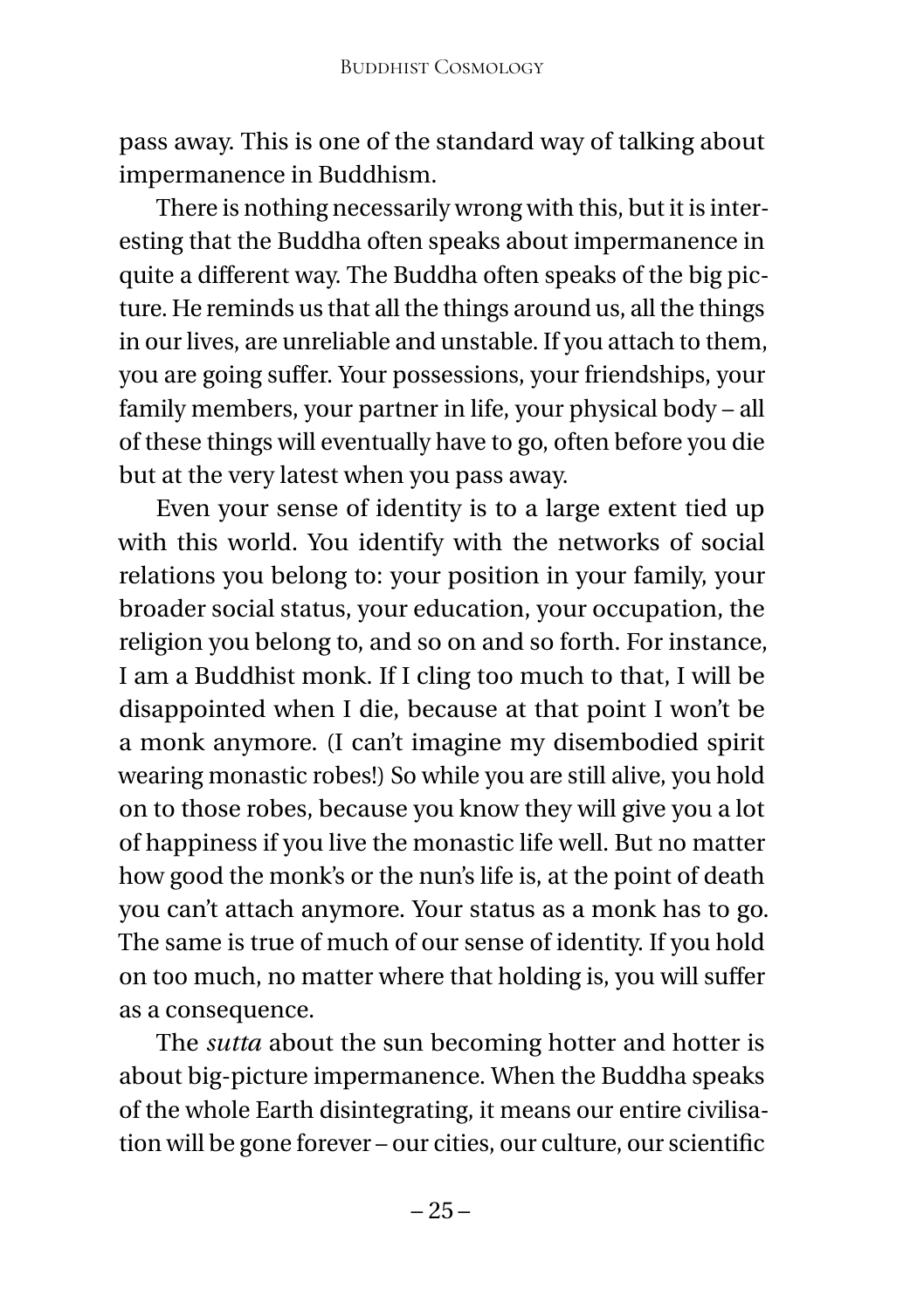achievements – all the things we have worked so hard to build up and look after. History itself will be wiped out. No-one will be remembered. The idea of having a legacy, a sense of identity that connects us to the past, will seem ridiculous. In the big picture everything is impermanent, everything is unreliable. There is nothing to hold on to.

The Buddha says that when you see this, when you understand the absoluteness of this unreliability, you stop desiring anything. You become repelled by it all, for you see it all as suffering. Enough! When you are repelled, craving for all these things stops. This is how liberation happens, and this is what it is all about. Joy at last! Yes, we can make some interesting points about Buddhist cosmology, but this is the real purpose of the Buddha's message. This is the context in which everything else needs to be seen.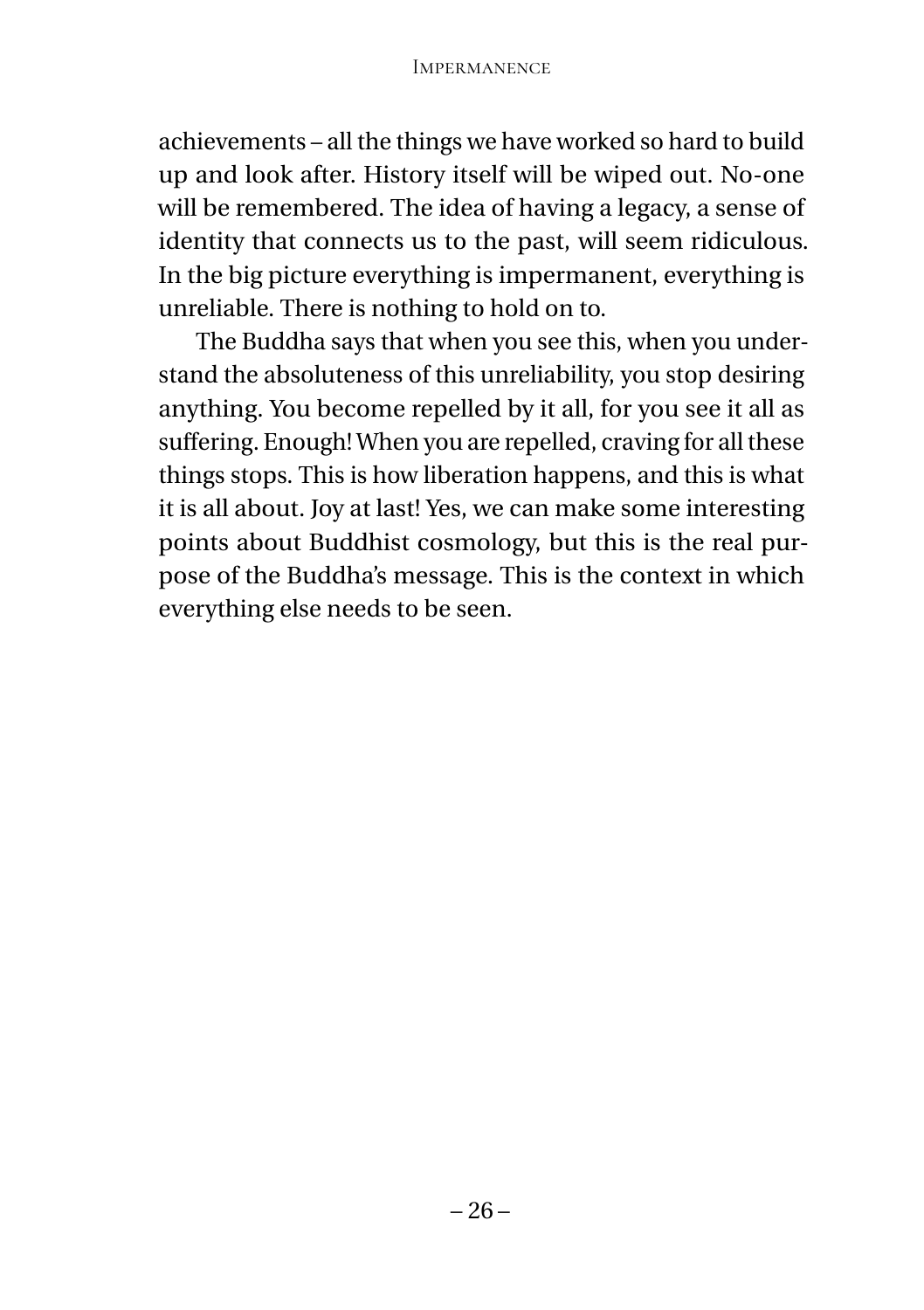## <span id="page-30-0"></span>Appendix: A Word of Caution

Here I wish to briefly set out a number of caveats to what I have written above. The first thing I wish to point out is that large parts of Buddhist cosmology was inherited from the pre-existing Indian culture, especially from Brahmanical sources. This is clear from the significant areas of overlap, for instance in the names of deities. We should hardly be surprised at this borrowing of ideas. Early Buddhism existed in a certain context, by which it would have been shaped, at least in part. Some of this probably entered the *suttas* after the passing away of the Buddha, but parts of it may stem from the Buddha himself. There seems to be no reason why he would not have used contemporary cosmological ideas to facilitate communication with his audience, especially if these ideas were innocuous and only tangentially related to his teachings. The Buddha presumably did not take these ideas as absolute truths, and whatever his audience made of them would not affect their ability to grasp the Dhamma.

It is also possible that some of the ideas found in the early Buddhist texts originated outside India, for instance in Babylonia or ancient Greece. Some research has been done in this area, especially by Thomas McEvilley in "The Shape of Ancient Thought", but much of it is inconclusive.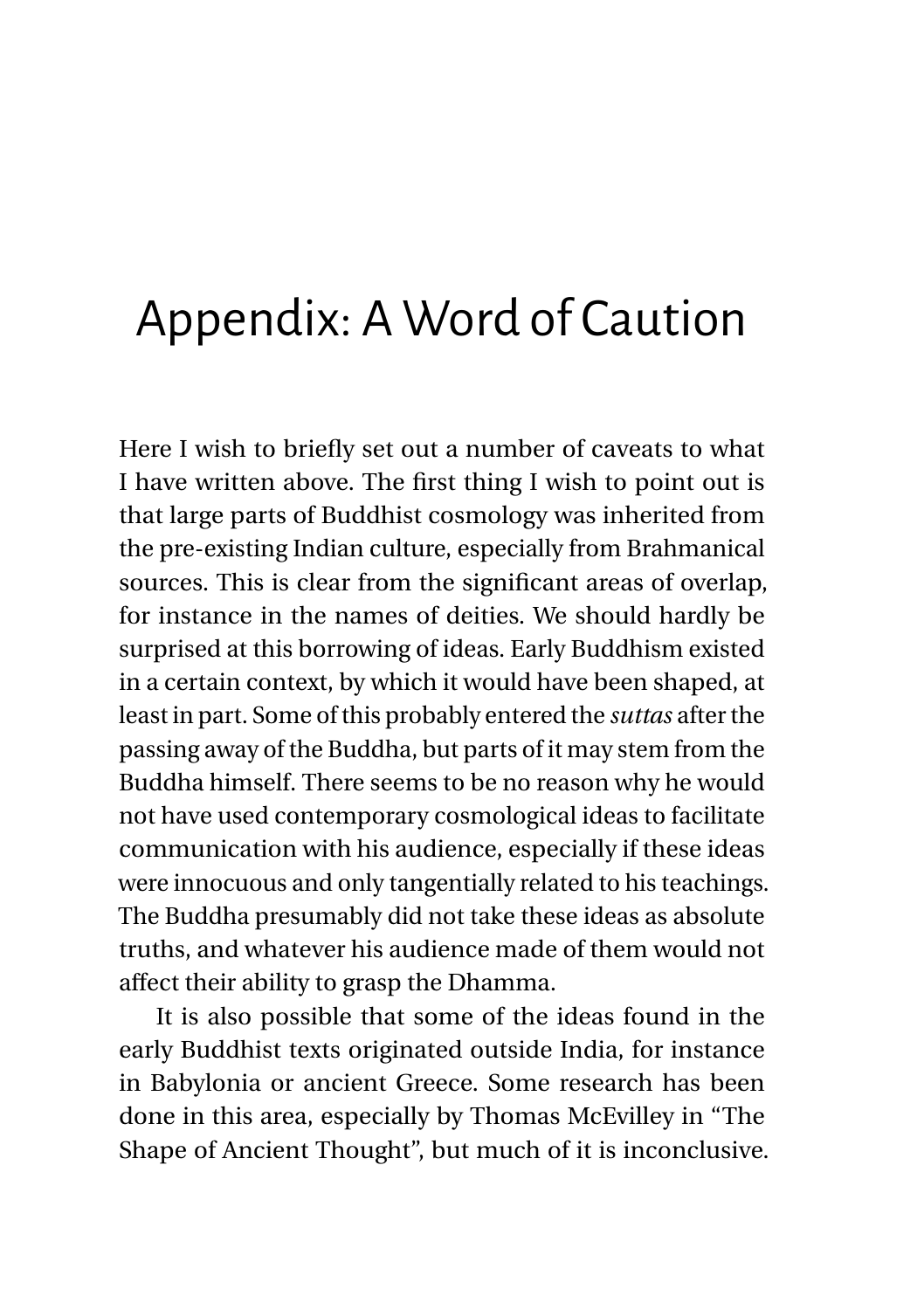The direction in which the ideas flowed is often uncertain, as is the degree of influence. The lack of clarity has forced me to largely ignore this interesting phenomenon. But there is great potential for further research in this area. The outcome of such research could potentially affect some of the arguments made in this essay.

The above means that the cosmological ideas found in the *suttas* have at least two different sources: pre-existing ideas and new ideas stemming from the Buddha. Often it is impossible to reliably differentiate between the two. My approach, therefore, has been to largely disregard this distinction. Instead, I have simply focussed on those ideas that fit with our modern perspective, while leaving out any ideas that are difficult to square with the results of modern research. This may seem biased, but it is sufficient to find a single instance where the *sutta* view matches modern ideas to ask how this could possibly have come about. It is the exception that demands explanation, as is the case in all scientific enquiry.

Another important aspect of Buddhist cosmology as found in the *suttas* is that it is not a systematic or complete exposition. The Buddha's purpose was never to understand the natural world, but to find a solution to the problem of suffering. Whatever insights he acquired into the workings of the physical world would have been a by-product of this deeper search. We should therefore expect no more than occasional glimpses of a true understanding of physical reality. Yet, depending on the quality and detail of these glimpses, we may still be persuaded that the Buddha saw things 2,500 years ago that are only now being discovered by scientists.

Then there is the problem of interpretation. The *suttas* use language that was current in a very different and in some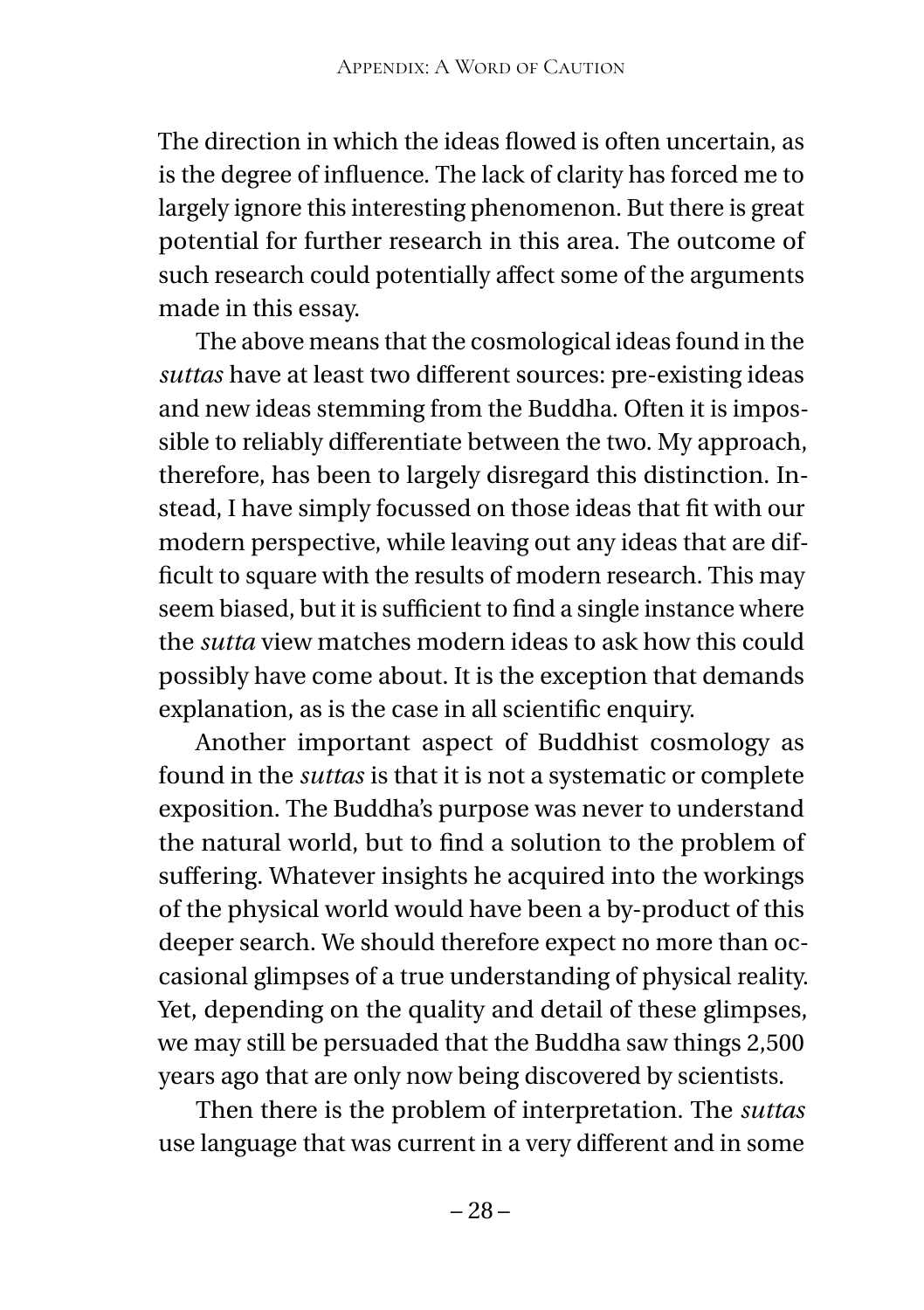ways much more primitive society. As a consequence, it is often not obvious how terms used by the Buddha should be understood. Take the Pali word *loka*, which is almost universally rendered as "world". This, I believe, is actually a very suitable translation, yet it is impossible to know with any precision how well the meanings of the two words overlap. For instance, in English "world" can refer to the cosmos, but the extent to which *loka* is used in the same way in the *suttas* is open to debate. In other words, it seems unlikely that the ancient Indians had an idea of the cosmos that exactly matches our own.

Even trickier are Pali words such as *vivattati* and *samvaṭṭati*, which are crucial to a correct interpretation of one of the passages I have discussed above. These words mean something very close to "rolling apart" and "rolling together", or "evolution" and "devolution/involution". The context in which they are used makes it clear that they concern very long periods of time. Apart from this we have to rely on later Buddhism for a more precise definition. So although it seems quite plausible that this is about the expansion and contraction of the universe, it is impossible to pin this down with certainty based on the *suttas* alone. The suggestions made in this essay therefore need to be viewed with appropriate caution.

Finally, the point of this essay is not to make any special claims for the Buddha, such as suggesting that he was superhuman or even omniscient, something he himself denies in the *suttas*. The Buddha was special in only one important respect: he discovered the truth of suffering and the path to its end. Apart from being the first to make this discovery, any other special attributes or powers the Buddha may have had